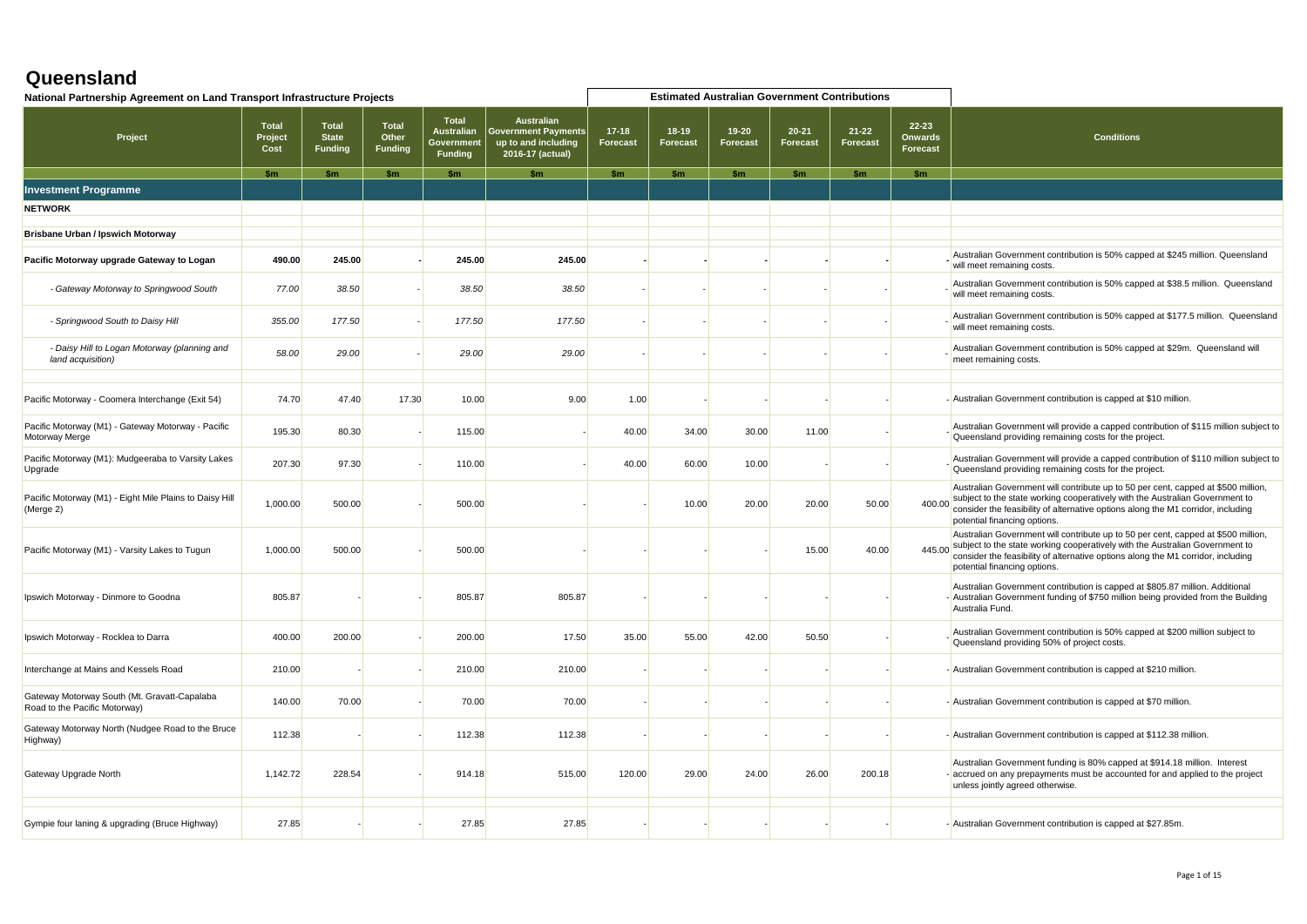| National Partnership Agreement on Land Transport Infrastructure Projects |                          |                                                |                                         |                                                            |                                                                                            |                            | <b>Estimated Australian Government Contributions</b> |                              |                              |                       |                                         |                                                                                                                                                                                                                                                         |
|--------------------------------------------------------------------------|--------------------------|------------------------------------------------|-----------------------------------------|------------------------------------------------------------|--------------------------------------------------------------------------------------------|----------------------------|------------------------------------------------------|------------------------------|------------------------------|-----------------------|-----------------------------------------|---------------------------------------------------------------------------------------------------------------------------------------------------------------------------------------------------------------------------------------------------------|
| Project                                                                  | Total<br>Project<br>Cost | <b>Total</b><br><b>State</b><br><b>Funding</b> | <b>Total</b><br>Other<br><b>Funding</b> | <b>Total</b><br><b>Australian</b><br>Government<br>Funding | <b>Australian</b><br><b>Sovernment Payments</b><br>up to and including<br>2016-17 (actual) | $17-18$<br><b>Forecast</b> | $18-19$<br><b>Forecast</b>                           | $19 - 20$<br><b>Forecast</b> | $20 - 21$<br><b>Forecast</b> | $21 - 22$<br>Forecast | $22 - 23$<br><b>Onwards</b><br>Forecast | <b>Conditions</b>                                                                                                                                                                                                                                       |
|                                                                          | $\mathbf{Sm}$            | \$m\$                                          |                                         | \$m                                                        |                                                                                            | \$m                        |                                                      |                              |                              |                       | $\mathbf{Sm}$                           |                                                                                                                                                                                                                                                         |
| Douglas Arterial duplication (Bruce Highway)                             | 92.43                    | 51.24                                          |                                         | 41.19                                                      | 41.19                                                                                      |                            |                                                      |                              |                              |                       |                                         | - Australian Government contribution is capped at \$41.19 million.                                                                                                                                                                                      |
| Cardwell Range realignment (Bruce Highway)                               | 192.00                   | 38.50                                          | 31.00                                   | 122.50                                                     | 122.50                                                                                     |                            |                                                      |                              |                              |                       |                                         | - Australian Government contribution is capped at \$122.5m.                                                                                                                                                                                             |
| <b>Bruce Highway</b>                                                     | 13,690.52                | 2,584.60                                       |                                         | 11,265.63                                                  | 3,107.63                                                                                   | 532.39                     | 743.95                                               | 835.50                       | 1,244.33                     | 1,193.92              | 3,607.90                                |                                                                                                                                                                                                                                                         |
|                                                                          |                          |                                                |                                         |                                                            |                                                                                            |                            |                                                      |                              |                              |                       |                                         |                                                                                                                                                                                                                                                         |
| <b>Sarina to Cairns Section:</b>                                         | 754.05                   | 65.30                                          |                                         | 688.75                                                     | 584.27                                                                                     | 10.55                      | 3.73                                                 | 53.00                        | 27.20                        | 10.00                 |                                         |                                                                                                                                                                                                                                                         |
| <b>Black Spots</b>                                                       | 105.40                   |                                                |                                         | 105.40                                                     | 103.50                                                                                     | 1.90                       |                                                      |                              |                              |                       |                                         | Australian Government will contribute 100 per cent, capped at \$105.4 million,<br>- subject to the state reporting quarterly on the progress of individual projects within<br>the package and providing regular crash statistics for the Bruce Highway. |
| Rest areas                                                               | 6.35                     |                                                |                                         | 6.35                                                       | 5.00                                                                                       | 1.35                       |                                                      |                              |                              |                       |                                         | Australian Government will contribute 100 per cent, capped at \$6.35 million,<br>- subject to the state reporting quarterly on the progress of individual projects within<br>the package and providing regular crash statistics for the Bruce Highway.  |
| Overtaking lanes                                                         | 67.80                    |                                                |                                         | 67.80                                                      | 63.67                                                                                      | 2.00                       | 2.13                                                 |                              |                              |                       |                                         | Australian Government will contribute 100 per cent, capped at \$67.8 million,<br>subject to the state reporting quarterly on the progress of individual projects within<br>the package and providing regular crash statistics for the Bruce Highway.    |
| Upgrade southern approach to Cairns                                      | 150.00                   |                                                |                                         | 150.00                                                     | 150.00                                                                                     |                            |                                                      |                              |                              |                       |                                         | - Australian Government contribution capped at \$150 million.                                                                                                                                                                                           |
| Duplication from Vantassel Street to Flinders<br>Highway                 | 153.50                   | 30.70                                          |                                         | 122.80                                                     | 119.00                                                                                     | 3.80                       |                                                      |                              |                              |                       |                                         | - Australian Government contribution capped at \$122.8 million.                                                                                                                                                                                         |
| Improved flood immunity at Gairloch Floodway                             | 40.00                    |                                                |                                         | 40.00                                                      |                                                                                            |                            |                                                      | 40.00                        |                              |                       |                                         | - Australian Government contribution capped at \$40 million.                                                                                                                                                                                            |
| Upgrade the southern approach to Mackay                                  | 49.00                    |                                                |                                         | 49.00                                                      | 49.00                                                                                      |                            |                                                      |                              |                              |                       |                                         | - Australian Government contribution capped at \$49 million.                                                                                                                                                                                            |
| Realign and raise Highway from Sandy Corner<br>to Collinsons Lagoon      | 50.00                    | 10.00                                          |                                         | 40.00                                                      | 40.00                                                                                      |                            |                                                      |                              |                              |                       |                                         | - Australian Government contribution capped at \$40 million.                                                                                                                                                                                            |
| Upgrade Burdekin River Bridge                                            | 25.00                    |                                                |                                         | 25.00                                                      | 23.50                                                                                      | 1.50                       |                                                      |                              |                              |                       |                                         | - Australian Government contribution capped at \$25 million.                                                                                                                                                                                            |
| <b>Burdekin Road Safety Audit projects</b>                               | 25.00                    | 8.20                                           |                                         | 16.80                                                      | 16.80                                                                                      |                            |                                                      |                              |                              |                       |                                         | - Australian Government contribution capped at \$16.8m.                                                                                                                                                                                                 |
| Arnot Creek Bridge Upgrade                                               | 10.00                    | 2.00                                           |                                         | 8.00                                                       | 6.80                                                                                       |                            |                                                      |                              | 1.20                         |                       |                                         | The Australian Government will provide 80 per cent of the project costs capped up<br>- to a contribution of \$8 million, subject to the Queensland Government providing 20<br>per cent of project costs.                                                |
| Townsville Northern Access Intersections<br>Upgrade                      | 72.00                    | 14.40                                          |                                         | 57.60                                                      | 7.00                                                                                       |                            | 1.60                                                 | 13.00                        | 26.00                        | 10.00                 |                                         | The Australian Government will provide 80 per cent of the project cost up to \$57.6<br>million, subject to the Queensland Government providing 20% of project costs                                                                                     |
|                                                                          |                          |                                                |                                         |                                                            |                                                                                            |                            |                                                      |                              |                              |                       |                                         |                                                                                                                                                                                                                                                         |
| <b>Curra to Sarina Section:</b>                                          | 410.81                   | 15.29                                          |                                         | 395.52                                                     | 387.04                                                                                     |                            | 8.48                                                 |                              |                              |                       |                                         |                                                                                                                                                                                                                                                         |
| <b>Black Spots</b>                                                       | 106.40                   |                                                |                                         | 106.40                                                     | 104.80                                                                                     |                            | 1.60                                                 |                              |                              |                       |                                         | Australian Government will contribute 100 per cent, capped at \$106.4 million,<br>- subject to the state reporting quarterly on the progress of individual projects within<br>the package and providing regular crash statistics for the Bruce Highway. |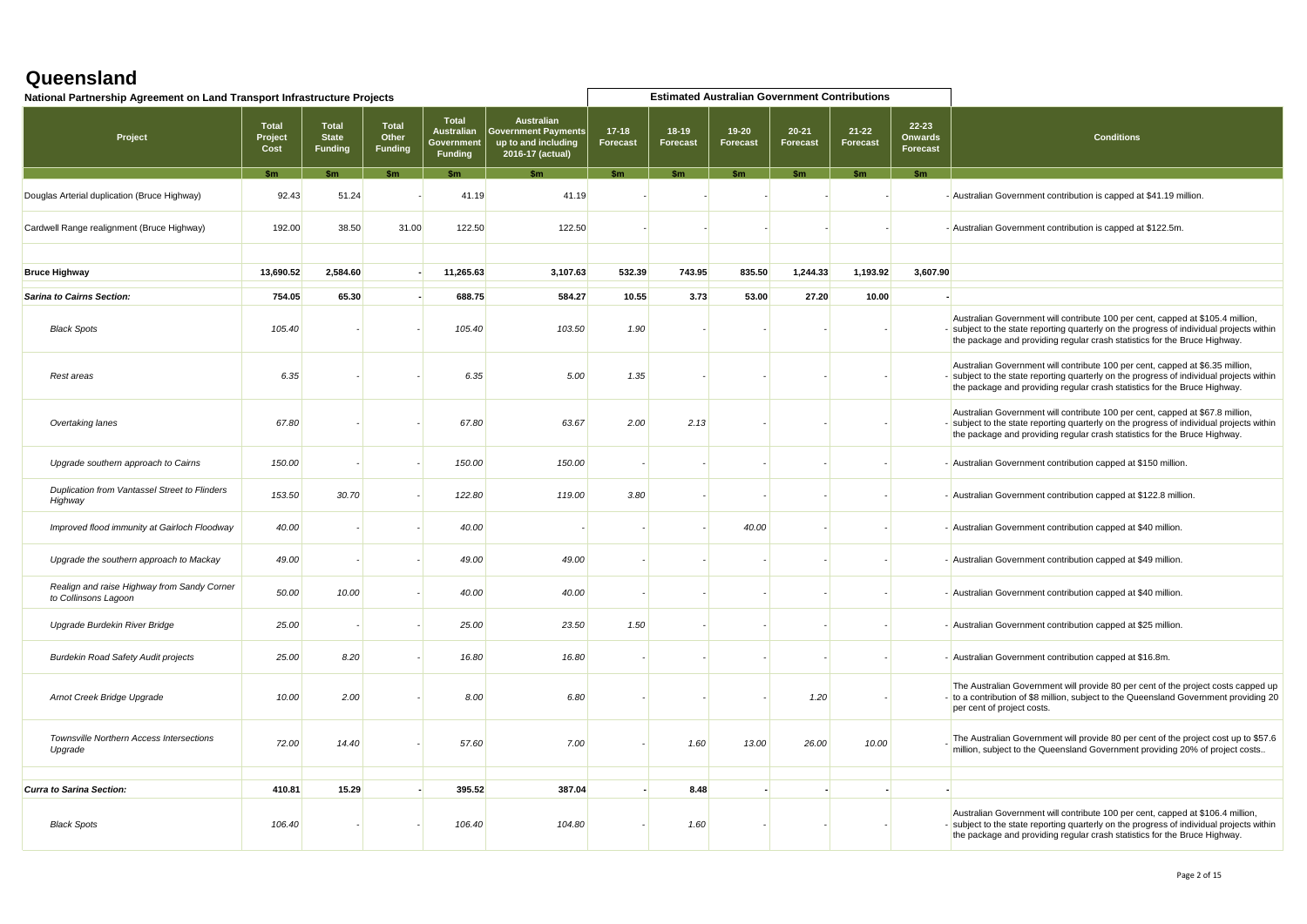| National Partnership Agreement on Land Transport Infrastructure Projects  |                                 |                                                |                                         |                                                                   |                                                                                            |                              |                          |                       | <b>Estimated Australian Government Contributions</b> |                       |                                                |                                                                                                                                                                                                                                                         |
|---------------------------------------------------------------------------|---------------------------------|------------------------------------------------|-----------------------------------------|-------------------------------------------------------------------|--------------------------------------------------------------------------------------------|------------------------------|--------------------------|-----------------------|------------------------------------------------------|-----------------------|------------------------------------------------|---------------------------------------------------------------------------------------------------------------------------------------------------------------------------------------------------------------------------------------------------------|
| Project                                                                   | <b>Total</b><br>Project<br>Cost | <b>Total</b><br><b>State</b><br><b>Funding</b> | <b>Total</b><br>Other<br><b>Funding</b> | <b>Total</b><br><b>Australian</b><br>Government<br><b>Funding</b> | <b>Australian</b><br><b>Government Payments</b><br>up to and including<br>2016-17 (actual) | $17 - 18$<br><b>Forecast</b> | 18-19<br><b>Forecast</b> | $19 - 20$<br>Forecast | $20 - 21$<br><b>Forecast</b>                         | $21 - 22$<br>Forecast | $22 - 23$<br><b>Onwards</b><br><b>Forecast</b> | <b>Conditions</b>                                                                                                                                                                                                                                       |
|                                                                           | \$m                             | S <sub>m</sub>                                 | \$m                                     | <b>Sm</b>                                                         | \$m                                                                                        | \$m                          | \$m                      | $\mathsf{sm}$         | \$m                                                  | \$m                   | \$m                                            |                                                                                                                                                                                                                                                         |
| Rest areas                                                                | 18.65                           |                                                |                                         | 18.65                                                             | 18.65                                                                                      |                              |                          |                       |                                                      |                       |                                                | Australian Government will contribute 100 per cent, capped at \$18.65 million,<br>- subject to the state reporting quarterly on the progress of individual projects within<br>the package and providing regular crash statistics for the Bruce Highway. |
| Overtaking Lanes                                                          | 107.20                          |                                                |                                         | 107.20                                                            | 100.32                                                                                     |                              | 6.88                     |                       |                                                      |                       |                                                | Australian Government will contribute 100 per cent, capped at \$107.2 million,<br>- subject to the state reporting quarterly on the progress of individual projects within<br>the package and providing regular crash statistics for the Bruce Highway. |
| Calliope Crossroads                                                       | 85.33                           |                                                |                                         | 85.33                                                             | 85.33                                                                                      |                              |                          |                       |                                                      |                       |                                                | - Australian Government contribution is capped at \$85.33 million.                                                                                                                                                                                      |
| Cabbage Tree Creek to Carman Road and<br>Back Creek Range section upgrade | 58.75                           | 11.75                                          |                                         | 47.00                                                             | 47.00                                                                                      |                              |                          |                       |                                                      |                       |                                                | The Australian Government will provide 80 per cent of the project cost up to a<br>contribution of \$47 million, subject to the Queensland Government providing 20<br>per cent of project costs.                                                         |
| <b>New Isis River Bridge</b>                                              | 17.68                           | 3.54                                           |                                         | 14.15                                                             | 14.15                                                                                      |                              |                          |                       |                                                      |                       |                                                | - Australian Government contribution capped at \$14.15 million.                                                                                                                                                                                         |
| Upgrading of southern approaches to Gin Gin                               | 16.80                           |                                                |                                         | 16.80                                                             | 16.80                                                                                      |                              |                          |                       |                                                      |                       |                                                | - Australian Government contribution is capped at \$16.8 million.                                                                                                                                                                                       |
|                                                                           |                                 |                                                |                                         |                                                                   |                                                                                            |                              |                          |                       |                                                      |                       |                                                |                                                                                                                                                                                                                                                         |
| Caboolture to Curra:                                                      | 3,138.24                        | 717.30                                         |                                         | 2,420.94                                                          | 1,237.84                                                                                   | 67.00                        | 35.64                    | 27.87                 | 57.90                                                | 209.70                | 785.00                                         |                                                                                                                                                                                                                                                         |
| Cooroy to Curra project                                                   | 200.00                          |                                                |                                         | 200.00                                                            | 196.63                                                                                     |                              |                          | 3.37                  |                                                      |                       |                                                | The Australian Government is fully funding this project with the commitment<br>capped at \$200 million.                                                                                                                                                 |
| Cooroy to Curra project (Section A)                                       | 490.00                          | 245.00                                         |                                         | 245.00                                                            | 245.00                                                                                     |                              |                          |                       |                                                      |                       |                                                | The Australian Government will provide 50% of project costs capped up to a<br>contribution of \$245 million, subject to Queensland providing 50% of project costs.                                                                                      |
| Cooroy to Curra project (Section B) - (Sankeys<br>Road to Traveston Road) | 486.64                          | 125.00                                         |                                         | 361.64                                                            | 361.64                                                                                     |                              |                          |                       |                                                      |                       |                                                | - Australian Government contribution capped at \$361.64 million                                                                                                                                                                                         |
| Cooroy to Curra project (Section C)                                       | 384.20                          | 76.80                                          |                                         | 307.40                                                            | 126.20                                                                                     | 40.00                        | 2.90                     |                       | 4.60                                                 | 133.70                |                                                | The Australian Government will provide 80 per cent of the project cost up to \$307.4<br>- million, subject to the Queensland Government providing 20 per cent of project<br>costs.                                                                      |
| Cooroy to Curra project (Section D) - (Planning<br>and Design)            | 65.00                           | 13.00                                          |                                         | 52.00                                                             | 19.00                                                                                      | 25.00                        | 5.50                     | 2.50                  |                                                      |                       |                                                | The Australian Government will provide 80 per cent of the project costs up to \$52<br>- million, subject to the Queensland Government providing 20 per cent of the project<br>costs.                                                                    |
| Bruce Highway - Cooroy to Curra - Section D                               | 1,000.00                        | 200.00                                         |                                         | 800.00                                                            |                                                                                            |                              |                          | 5.00                  | 5.00                                                 | 5.00                  |                                                | 785.00 Australian Government will contribute up to 80 per cent, capped at \$800 million.                                                                                                                                                                |
| Upgrade of Caboolture to Caloundra                                        | 195.00                          |                                                |                                         | 195.00                                                            | 185.00                                                                                     |                              |                          |                       | 10.00                                                |                       |                                                | - Australian Government contribution is capped at \$195 million.                                                                                                                                                                                        |
| Bruce Highway - Boundary Road Interchange                                 | 100.40                          | 20.10                                          |                                         | 80.30                                                             | 74.00                                                                                      |                              |                          |                       | 6.30                                                 |                       |                                                | The Australian Government will provide 80 per cent of the project costs capped up<br>- to a contribution of \$80.3 million, subject to the Queensland Government providing<br>20 per cent of project costs.                                             |
| Maroochydore Road Interchange Upgrade -<br>Stage 1                        | 187.00                          | 37.40                                          |                                         | 149.60                                                            | 3.60                                                                                       | 2.00                         | 24.00                    | 17.00                 | 32.00                                                | 71.00                 |                                                | The Australian Government will provide 80 per cent of the project cost up to \$149.6<br>million, subject to the Queensland Government providing 20% of the project costs.                                                                               |
| <b>Black Spots</b>                                                        | 30.00                           |                                                |                                         | 30.00                                                             | 26.76                                                                                      |                              | 3.24                     |                       |                                                      |                       |                                                | Australian Government will contribute 100 per cent, capped at \$30 million, subject<br>- to the state reporting quarterly on the progress of individual projects within the<br>package and providing regular crash statistics for the Bruce Highway.    |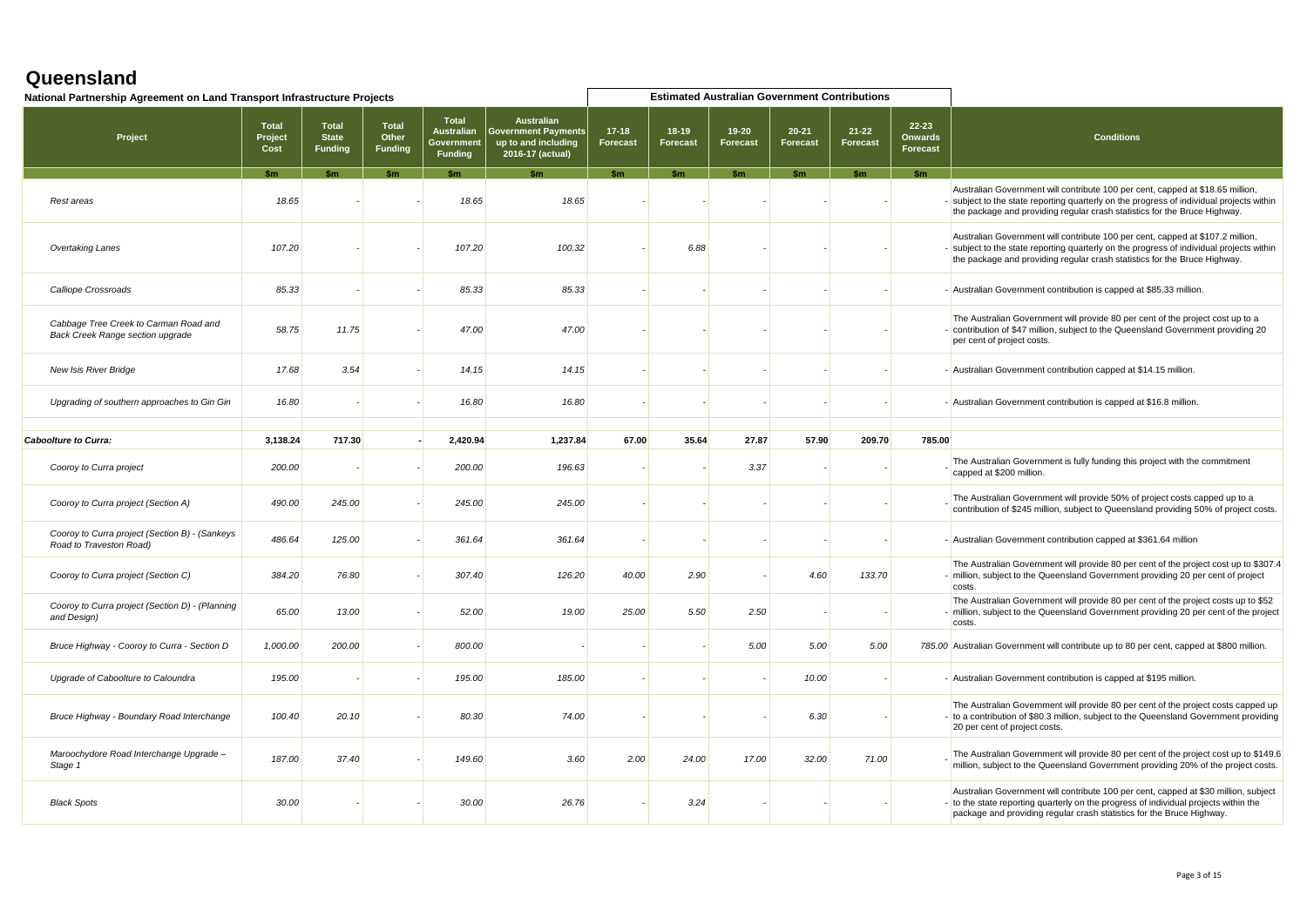| National Partnership Agreement on Land Transport Infrastructure Projects     |                                                | <b>Estimated Australian Government Contributions</b> |                                                                   |                                                                                     |                       |                   |                          |                              |                              |                                     |                   |                                                                                                                                                                                                                                                                                                                                                 |
|------------------------------------------------------------------------------|------------------------------------------------|------------------------------------------------------|-------------------------------------------------------------------|-------------------------------------------------------------------------------------|-----------------------|-------------------|--------------------------|------------------------------|------------------------------|-------------------------------------|-------------------|-------------------------------------------------------------------------------------------------------------------------------------------------------------------------------------------------------------------------------------------------------------------------------------------------------------------------------------------------|
| Project                                                                      | <b>Total</b><br><b>State</b><br><b>Funding</b> | Total<br>Other<br>Funding                            | <b>Total</b><br><b>Australian</b><br>Government<br><b>Funding</b> | <b>Australian</b><br>Government Payments<br>up to and including<br>2016-17 (actual) | $17 - 18$<br>Forecast | 18-19<br>Forecast | 19-20<br><b>Forecast</b> | $20 - 21$<br><b>Forecast</b> | $21 - 22$<br><b>Forecast</b> | 22-23<br><b>Onwards</b><br>Forecast | <b>Conditions</b> |                                                                                                                                                                                                                                                                                                                                                 |
|                                                                              | <b>Sm</b>                                      | \$m                                                  | $\mathsf{sm}$                                                     | \$m                                                                                 | \$m                   | \$m               | \$m                      | $\mathsf{sm}$                | \$m                          | $\mathsf{sm}$                       | <b>Sm</b>         |                                                                                                                                                                                                                                                                                                                                                 |
| Bruce Highway: Yeppen Floodplain Upgrade                                     | 148.14                                         | 29.63                                                |                                                                   | 118.51                                                                              | 115.00                |                   |                          |                              | 3.51                         |                                     |                   | Australian Government will provide 80% project costs capped up to a contribution<br>of \$118.51 million subject to Queensland providing 20% of project costs.                                                                                                                                                                                   |
| - Yeppen Floodplain Upgrade                                                  | 98.14                                          | 29.63                                                |                                                                   | 68.51                                                                               | 65.00                 |                   |                          |                              | 3.51                         |                                     |                   | Australian Government will provide 80% project costs capped up to a contribution<br>- of \$68.5 million. Note that \$50 million was paid out to this project under the now<br>discontinued Regional Infrastructure Fund.                                                                                                                        |
| - Yeppen Floodplain Upgrade (RIF)                                            | 50.00                                          |                                                      |                                                                   | 50.00                                                                               | 50.00                 |                   |                          |                              |                              |                                     |                   | - Australian Government contribution is capped at \$50 million.                                                                                                                                                                                                                                                                                 |
| Bruce Highway - Rockhampton Northern Access<br>Upgrade - Stage 1             | 121.00                                         | 24.20                                                |                                                                   | 96.80                                                                               | 4.84                  | 9.00              | 35.00                    | 24.00                        | 23.96                        |                                     |                   | The Australian Government will provide 80 per cent of the project cost capped at<br>\$96.8 million subject to Queensland providing 20% of the project costs.                                                                                                                                                                                    |
| Bruce Highway - Rockhampton Ring Road - Plan and<br><b>Preserve Corridor</b> | 65.00                                          | 13.00                                                |                                                                   | 52.00                                                                               | 2.10                  | 8.33              | 10.00                    | 10.00                        | 21.57                        |                                     |                   | The Australian Government will provide up to 80 per cent of the project, capped at<br>- \$52 million, subject to the Queensland Government providing 20% of the project<br>costs.                                                                                                                                                               |
| <b>Bruce Highway: Townsville Ring Road</b>                                   | 200.00                                         | 40.00                                                |                                                                   | 160.00                                                                              | 156.80                |                   |                          |                              | 3.20                         |                                     |                   | Australian Government contribution is capped at 80% of the total project cost to a<br>- maximum of \$160 million. The Queensland Government is to contribute a<br>minimum of 20% of the total project cost.                                                                                                                                     |
| Townsville Ring Road - Section 4 (Shaw Road to<br>Mount Low)                 | 175.20                                         | 40.00                                                |                                                                   | 135.20                                                                              | 132.00                |                   |                          |                              | 3.20                         |                                     |                   | Australian Government contribution is capped at 80% of the total project cost to a<br>maximum of \$135.2 million. The Queensland Government is to contribute a<br>- minimum of 20% of the total project cost. \$24.8 million of the Australian<br>Government's funds were previously expended under the former Regional<br>Infrastructure Fund. |
| Townsville Ring Road (RIF)                                                   | 24.80                                          |                                                      |                                                                   | 24.80                                                                               | 24.80                 |                   |                          |                              |                              |                                     |                   | Australian Government will provide 80% project costs capped up to a contribution<br>of \$24.8 million subject to Queensland providing 20% of project costs.                                                                                                                                                                                     |
| Managed Motorways - Gateway Motorway to<br>Caboolture                        | 105.00                                         | 21.00                                                |                                                                   | 84.00                                                                               |                       |                   | 1.00                     | 10.00                        | 25.80                        | 32.80                               |                   | 14.40 Australian Government will provide 80% project costs capped up to a contribution<br>of \$84 million subject to Queensland providing 20% of project costs.                                                                                                                                                                                 |
| Bruce Highway - Pine River to Caloundra Interchange                          | 1,770.50                                       | 354.10                                               |                                                                   | 1,416.40                                                                            | 3.89                  | 10.00             | 25.00                    | 45.00                        | 234.51                       | 199.00                              | 899.00            | Australian Government will provide 80% project costs capped up to a contribution<br>of \$1.4164 billion subject to Queensland providing 20% of project costs.                                                                                                                                                                                   |
| Bruce Highway - Deception Bay Road Interchange<br>Upgrade                    | 150.00                                         | 30.00                                                |                                                                   | 120.00                                                                              |                       | 5.00              | 5.00                     | 8.00                         | 64.80                        | 12.00                               | 25.20             | Australian Government will provide 80% project costs, capped up to a contribution<br>of \$120 million subject to Queensland providing 20% of project costs.                                                                                                                                                                                     |
| Bruce Highway - Wide Bay Highway Intersection<br>Upgrade                     | 14.00                                          | 2.80                                                 |                                                                   | 11.20                                                                               |                       |                   | 0.56                     |                              | 10.64                        |                                     |                   | Australian Government will provide 80% project costs, capped up to a contribution<br>of \$11.2 million subject to Queensland providing 20% of project costs.                                                                                                                                                                                    |
| Bruce Highway - Caloundra Road to Sunshine<br>Motorway                       | 812.95                                         | 162.59                                               |                                                                   | 650.36                                                                              | 124.00                | 100.00            | 120.00                   | 214.00                       | 92.36                        |                                     |                   | The Australian Government will provide 80% project costs capped up to a<br>- contribution of \$650.36 million subject to Queensland providing 20% of project<br>costs.                                                                                                                                                                          |
| Mackay Ring Road - Stage 1                                                   | 497.30                                         | 99.40                                                |                                                                   | 397.90                                                                              | 87.00                 | 60.00             | 84.00                    | 4.00                         | 18.00                        | 144.90                              |                   | Australian Government will provide 80% project costs capped up to a contribution<br>of \$397.9 million subject to Queensland providing 20% of project costs.                                                                                                                                                                                    |
| Mackay Intersection Upgrade - Stage 2                                        | 0.59                                           | 0.12                                                 |                                                                   | 0.47                                                                                |                       | 0.34              | 0.13                     |                              |                              |                                     |                   | Australian Government will provide 80% project costs capped up to a contribution<br>of \$470,800 subject to Queensland providing 20% of project costs.                                                                                                                                                                                          |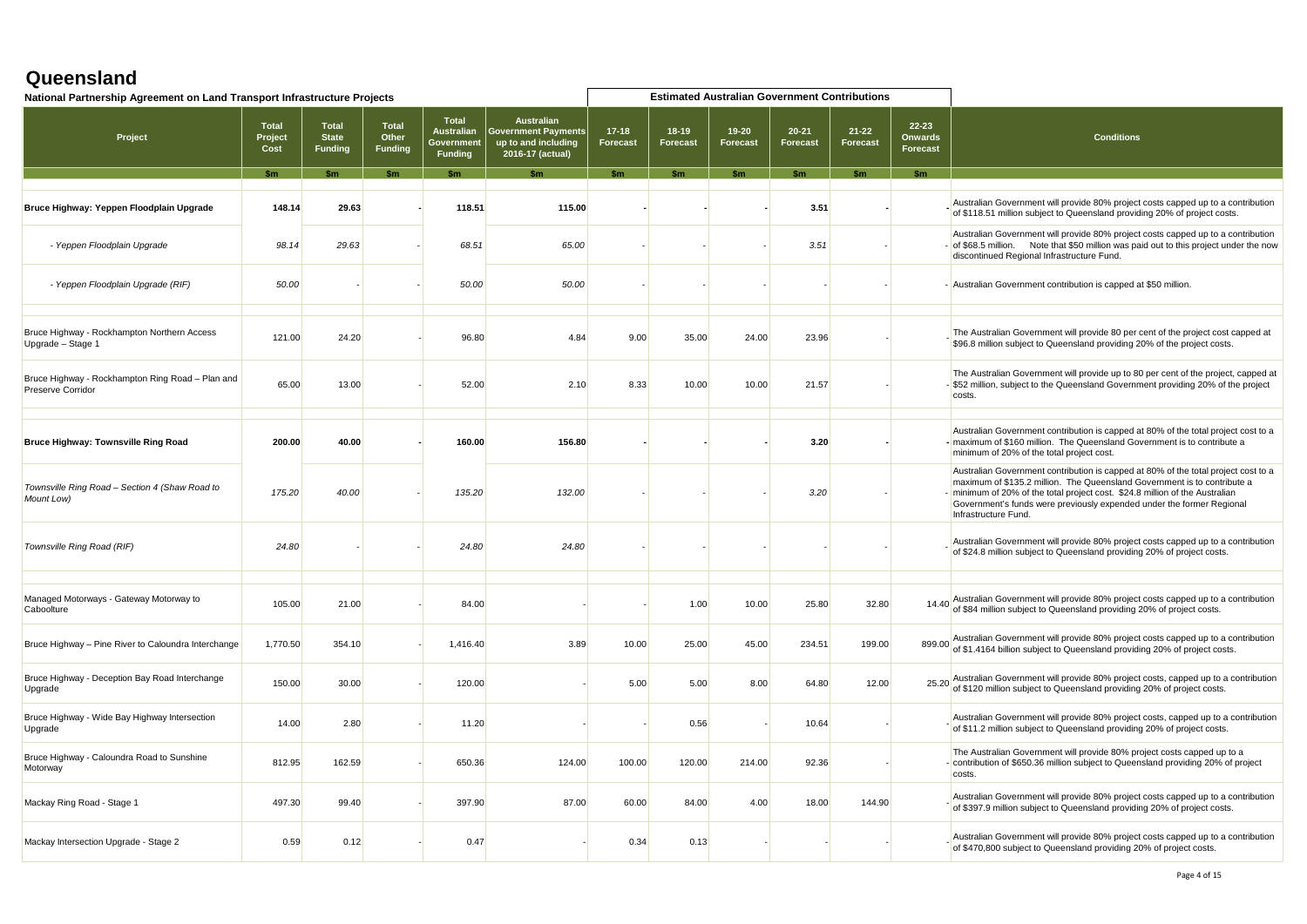| National Partnership Agreement on Land Transport Infrastructure Projects              |                                 |                                                |                                         |                                                                  |                                                                                            |                              |                            |                              | <b>Estimated Australian Government Contributions</b> |                              |                                     |                                                                                                                                                                                                                                                                    |
|---------------------------------------------------------------------------------------|---------------------------------|------------------------------------------------|-----------------------------------------|------------------------------------------------------------------|--------------------------------------------------------------------------------------------|------------------------------|----------------------------|------------------------------|------------------------------------------------------|------------------------------|-------------------------------------|--------------------------------------------------------------------------------------------------------------------------------------------------------------------------------------------------------------------------------------------------------------------|
| Project                                                                               | <b>Total</b><br>Project<br>Cost | <b>Total</b><br><b>State</b><br><b>Funding</b> | <b>Total</b><br>Other<br><b>Funding</b> | <b>Total</b><br><b>Australian</b><br>Governmen<br><b>Funding</b> | <b>Australian</b><br><b>Sovernment Payments</b><br>up to and including<br>2016-17 (actual) | $17 - 18$<br><b>Forecast</b> | $18-19$<br><b>Forecast</b> | $19 - 20$<br><b>Forecast</b> | $20 - 21$<br><b>Forecast</b>                         | $21 - 22$<br><b>Forecast</b> | 22-23<br>Onwards<br><b>Forecast</b> | <b>Conditions</b>                                                                                                                                                                                                                                                  |
|                                                                                       |                                 |                                                |                                         |                                                                  |                                                                                            |                              |                            |                              |                                                      |                              | \$m                                 |                                                                                                                                                                                                                                                                    |
| Mackay Northern Access upgrade                                                        | 80.00                           | 16.00                                          |                                         | 64.00                                                            |                                                                                            | 8.80                         | 5.20                       | 20.00                        | 22.00                                                | 8.00                         |                                     | Australian Government will provide 80% project costs capped up to a contribution<br>of \$64 million subject to Queensland providing 20% of project costs.                                                                                                          |
| Sarina Northern Access upgrade                                                        | 14.36                           | 2.87                                           |                                         | 11.49                                                            |                                                                                            | 2.91                         | 0.28                       | 3.90                         | 4.40                                                 |                              |                                     | Australian Government will provide 80% project costs capped up to a contribution<br>of \$11.49 million subject to Queensland providing 20% of project costs.                                                                                                       |
| Sandy Gully Bridge upgrade                                                            | 57.00                           | 11.00                                          |                                         | 46.00                                                            | 30.10                                                                                      |                              |                            |                              |                                                      | 15.90                        |                                     | Australian Government will provide 80% project costs capped up to a contribution<br>of \$46 million subject to Queensland providing 20% of project costs.                                                                                                          |
| Yellow Gin Creek upgrade                                                              | 45.00                           | 9.00                                           |                                         | 36.00                                                            | 30.00                                                                                      |                              |                            |                              |                                                      | 6.00                         |                                     | Australian Government will provide 80% project costs capped up to a contribution<br>of \$36 million subject to Queensland providing 20% of project costs.                                                                                                          |
| Cairns Southern Access Corridor - Stage 2<br>(Robert Road to Foster Road)             | 58.00                           | 11.60                                          |                                         | 46.40                                                            | 35.80                                                                                      | 6.28                         |                            | 4.32                         |                                                      |                              |                                     | The Australian Government will provide 80% project costs capped up to a<br>contribution of \$46.4 million subject to Queensland providing 20% of project costs.                                                                                                    |
| Cattle and Frances Creeks upgrade                                                     | 118.90                          | 23.80                                          |                                         | 95.10                                                            | 24.80                                                                                      | 30.00                        | 5.00                       | 3.30                         | 11.20                                                | 20.80                        |                                     | The Australian Government will provide 80% project costs capped up to a<br>contribution of \$95.1 million subject to Queensland providing 20% of project costs.                                                                                                    |
| Haughton River and Pink Lily Lagoon upgrade                                           | 514.34                          | 102.87                                         |                                         | 411.47                                                           |                                                                                            | 40.00                        | 15.00                      | 58.00                        | 69.00                                                | 229.47                       |                                     | Australian Government will provide 80% project costs capped up to a contribution<br>of \$411.4 million subject to Queensland providing 20% of project costs.                                                                                                       |
| Tinana Interchange                                                                    | 38.00                           | 7.60                                           |                                         | 30.40                                                            | 25.00                                                                                      | 3.97                         |                            |                              |                                                      | 1.43                         |                                     | Australian Government will provide 80% project costs capped up to a contribution<br>of \$30.4 million subject to Queensland providing 20% of project costs.                                                                                                        |
| Bruce Highway Safety Package                                                          | 1,039.20                        | 207.84                                         |                                         | 831.36                                                           | 55.00                                                                                      | 60.00                        | 160.00                     | 140.00                       | 140.00                                               | 20.00                        |                                     | Australian Government will contribute up to 80 per cent, capped at \$831.36 million.<br>256.36 subject to the state reporting quarterly on the progress of individual projects within<br>the package and providing regular crash statistics for the Bruce Highway. |
| Bruce Highway - Overtaking lanes                                                      | 275.00                          |                                                |                                         | 275.00                                                           | 76.96                                                                                      | 50.00                        | 100.00                     | 11.54                        | 36.50                                                |                              |                                     | Australian Government will contribute 100 per cent, capped at \$275 million, subject<br>- to the state reporting quarterly on the progress of individual projects within the<br>package and providing regular crash statistics for the Bruce Highway.              |
| Bruce Highway - Pavement Widening - Caboolture to<br>St Lawrence                      | 107.80                          | 21.40                                          |                                         | 86.40                                                            | 65.00                                                                                      | 20.00                        | 1.40                       |                              |                                                      |                              |                                     | Australian Government will contribute up to 80 per cent, capped at \$86.4 million,<br>- subject to the state reporting quarterly on the progress of individual projects within<br>the package and providing regular crash statistics for the Bruce Highway.        |
| Bruce Highway - Pavement Widening - Ingham to<br>Cairns                               | 50.00                           | 10.00                                          |                                         | 40.00                                                            | 39.00                                                                                      | 1.00                         |                            |                              |                                                      |                              |                                     | Australian Government will contribute up to 80 per cent, capped at \$40 million,<br>- subject to the state reporting quarterly on the progress of individual projects within<br>the package and providing regular crash statistics for the Bruce Highway.          |
| Bruce Highway - Pavement Widening - South of<br>Home Hill to North Ingham             | 82.90                           | 16.50                                          |                                         | 66.40                                                            | 13.60                                                                                      | 15.00                        | 37.80                      |                              |                                                      |                              |                                     | Australian Government will contribute up to 80 per cent, capped at \$66.4 million,<br>- subject to the state reporting quarterly on the progress of individual projects within<br>the package and providing regular crash statistics for the Bruce Highway.        |
| Bruce Highway - Pavement Widening - St Lawrence<br>to Bowen                           | 12.00                           | 2.40                                           |                                         | 9.60                                                             | 9.60                                                                                       |                              |                            |                              |                                                      |                              |                                     | Australian Government will contribute up to 80 per cent, capped at \$9.6 million,<br>- subject to the state reporting quarterly on the progress of individual projects within<br>the package and providing regular crash statistics for the Bruce Highway.         |
|                                                                                       |                                 |                                                |                                         |                                                                  |                                                                                            |                              |                            |                              |                                                      |                              |                                     |                                                                                                                                                                                                                                                                    |
| Bruce Highway - Additional Funding for Black Spots,<br>Rest Areas and Safety Upgrades | 175.21                          |                                                |                                         | 175.21                                                           |                                                                                            | 10.00                        | 40.00                      | 60.00                        | 50.00                                                | 11.00                        |                                     | Australian Government will contribute 100 per cent, capped at \$175.2 million,<br>4.21 subject to the state reporting quarterly on the progress of individual projects within<br>the package and providing regular crash statistics for the Bruce Highway.         |
| Bruce Highway - Ash and Pine Street Intersections<br>Upgrade                          | 5.24                            | 1.05                                           |                                         | 4.19                                                             |                                                                                            | 0.18                         | 3.00                       | 1.01                         |                                                      |                              |                                     | Australian Government will provide 80% project costs, capped up to a contribution<br>of \$4.19 million subject to Queensland providing 20% of project costs.                                                                                                       |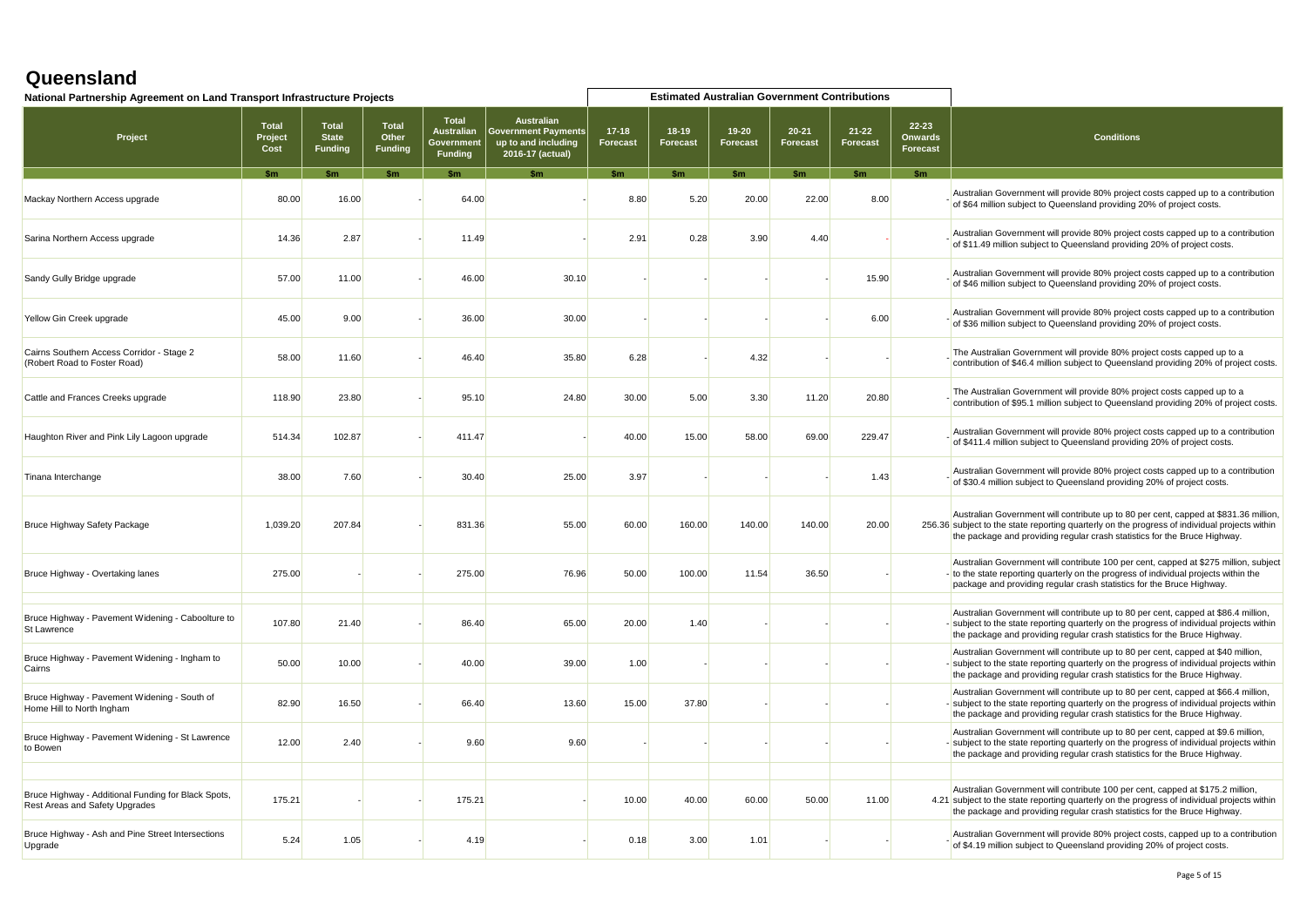| National Partnership Agreement on Land Transport Infrastructure Projects            |                                 |                                                |                                         |                                                                   |                                                                                       |                       |                            | <b>Estimated Australian Government Contributions</b> |                       |                       |                                         |                                                                                                                                                                                                                                                             |
|-------------------------------------------------------------------------------------|---------------------------------|------------------------------------------------|-----------------------------------------|-------------------------------------------------------------------|---------------------------------------------------------------------------------------|-----------------------|----------------------------|------------------------------------------------------|-----------------------|-----------------------|-----------------------------------------|-------------------------------------------------------------------------------------------------------------------------------------------------------------------------------------------------------------------------------------------------------------|
| Project                                                                             | <b>Total</b><br>Project<br>Cost | <b>Total</b><br><b>State</b><br><b>Funding</b> | <b>Total</b><br>Other<br><b>Funding</b> | <b>Total</b><br><b>Australian</b><br>Government<br><b>Funding</b> | <b>Australian</b><br>  Government Payments<br>up to and including<br>2016-17 (actual) | $17 - 18$<br>Forecast | $18-19$<br><b>Forecast</b> | 19-20<br>Forecast                                    | $20 - 21$<br>Forecast | $21 - 22$<br>Forecast | $22 - 23$<br><b>Onwards</b><br>Forecast | <b>Conditions</b>                                                                                                                                                                                                                                           |
|                                                                                     |                                 |                                                |                                         |                                                                   |                                                                                       |                       |                            | tm                                                   | $C_{\rm m}$           |                       | \$m                                     |                                                                                                                                                                                                                                                             |
| Bruce Highway - Babinda Intersection Upgrade                                        | 4.00                            | 0.80                                           |                                         | 3.20                                                              |                                                                                       | 0.10                  | 0.40                       |                                                      | 1.80                  | 0.90                  |                                         | Australia Government will provide 80% project costs, capped up to a contribution<br>of \$3.2 million subject to Queensland providing 20% of project costs.                                                                                                  |
| Bruce Highway - Burdekin Deviation - Plan and<br><b>Preserve Corridor</b>           | 48.00                           | 9.60                                           |                                         | 38.40                                                             |                                                                                       |                       | 1.00                       |                                                      | 0.80                  | 36.60                 |                                         | Australian Government will provide 80% project costs, capped up to a contribution<br>of \$38.4 million subject to Queensland providing 20% of project costs.                                                                                                |
| Bruce Highway - Cairns Southern Access - Stage 3 -<br><b>Edmonton to Gordonvale</b> | 481.00                          | 96.19                                          |                                         | 384.81                                                            |                                                                                       | 7.00                  | 14.00                      | 62.81                                                | 64.00                 | 124.00                |                                         | 113.00 Australian Government will provide 80% project costs, capped up to a contribution<br>of \$384.81 million subject to Queensland providing 20% of project costs.                                                                                       |
| Bruce Highway - Cairns Southern Access - Stage 4<br>Kate to Aumuller                | 135.00                          | 26.99                                          |                                         | 108.01                                                            |                                                                                       | 5.50                  | 22.21                      | 21.00                                                | 15.00                 | 20.40                 |                                         | 23.90 Australian Government will provide 80% project costs, capped up to a contribution<br>of \$108.01 million subject to Queensland providing 20% of project costs.                                                                                        |
| Bruce Highway - Childers Bypass - Plan and Preserve                                 | 8.00                            | 1.60                                           |                                         | 6.40                                                              |                                                                                       |                       |                            |                                                      |                       | 6.40                  |                                         | Australian Government will provide 80% project costs, capped up to a contribution<br>of \$6.4 million subject to Queensland providing 20% of project costs.                                                                                                 |
| Bruce Highway - Dallachy Road Flood Immunity<br>Upgrade                             | 11.00                           | 2.20                                           |                                         | 8.80                                                              |                                                                                       |                       | 0.50                       | 0.30                                                 | 5.56                  | 2.44                  |                                         | Australian Government will provide 80% project costs, capped up to a contribution<br>of \$8.8 million subject to Queensland providing 20% of project costs.                                                                                                 |
| Bruce Highway - Goorganga Plains Upgrade - Plan<br>and Preserve Corridor            | 15.00                           | 3.00                                           |                                         | 12.00                                                             |                                                                                       |                       |                            |                                                      | 9.00                  | 3.00                  |                                         | Australian Government will provide 80% project costs capped up to a contribution<br>of \$12 million subject to Queensland providing 20% of project costs.                                                                                                   |
| Bruce Highway - Ingham to Cardwell Range Deviation<br>- Plan and Preserve Corridor  | 48.00                           | 9.60                                           |                                         | 38.40                                                             |                                                                                       |                       |                            | 0.80                                                 | 27.00                 | 4.80                  |                                         | 5.80 Australian Government will provide 80% project costs capped up to a contribution<br>of \$38.4 million subject to Queensland providing 20% of project costs.                                                                                            |
| Bruce Highway - Innisfail Bypass - Plan and Preserve<br>Corridor                    | 9.00                            | 1.80                                           |                                         | 7.20                                                              |                                                                                       |                       | 0.90                       | 1.50                                                 | 2.81                  | 1.99                  |                                         | Australian Government will provide 80% project costs, capped up to a contribution<br>of \$7.2 million subject to Queensland providing 20% of project costs.                                                                                                 |
| Bruce Highway - Jumper Creek Upgrade                                                | 23.00                           | 4.60                                           |                                         | 18.40                                                             |                                                                                       |                       |                            |                                                      | 13.00                 | 5.40                  |                                         | Australian Government will provide 80% project costs capped up to a contribution<br>of \$18.4 million subject to Queensland providing 20% of project costs.                                                                                                 |
| Bruce Highway - Knobels Road Intersection Upgrade                                   | 7.00                            | 1.40                                           |                                         | 5.60                                                              |                                                                                       |                       |                            |                                                      | 4.00                  | 1.60                  |                                         | Australian Government will provide 80% project costs, capped up to a contribution<br>of \$5.6 million subject to Queensland providing 20% of project costs.                                                                                                 |
| Bruce Highway - Roads Operations Improvement<br>Projects                            | 56.00                           | 11.19                                          |                                         | 44.81                                                             |                                                                                       | 1.43                  | 6.00                       | 13.25                                                | 12.16                 | 11.97                 |                                         | Australian Government will contribute up to 80 per cent, capped at \$44.8 million,<br>- subject to the state reporting quarterly on the progress of individual projects within<br>the package and providing regular crash statistics for the Bruce Highway. |
| Bruce Highway - Saltwater Creek Upgrade                                             | 103.00                          | 20.59                                          |                                         | 82.41                                                             |                                                                                       |                       | 1.61                       | 17.00                                                | 41.00                 | 14.40                 |                                         | 8.40 Australian Government will provide 80% project costs, capped up to a contribution<br>of \$82.41 million subject to Queensland providing 20% of project costs.                                                                                          |
| Bruce Highway - Tiaro Flood Immunity Upgrade                                        | 107.00                          | 21.39                                          |                                         | 85.61                                                             |                                                                                       |                       | 1.11                       |                                                      | 37.60                 | 37.60                 | 9.30                                    | Australian Government will provide 80% project costs capped up to a contribution<br>of \$85.61 million subject to Queensland providing 20% of project costs.                                                                                                |
| Bruce Highway - Future Priorities                                                   | 1,775.00                        | 355.00                                         |                                         | 1,420.00                                                          |                                                                                       |                       |                            |                                                      |                       |                       | 1,420.00                                | The Australian Government will contribute up to 80 percent, capped at \$1420<br>million.                                                                                                                                                                    |
|                                                                                     |                                 |                                                |                                         |                                                                   |                                                                                       |                       |                            |                                                      |                       |                       |                                         |                                                                                                                                                                                                                                                             |
| Bruce Highway - Contingencies                                                       | N/A                             | N/A                                            | N/A                                     | 159.71                                                            |                                                                                       |                       |                            | 20.91                                                | 94.06                 | 1.42                  | 43.33                                   |                                                                                                                                                                                                                                                             |
|                                                                                     |                                 |                                                |                                         |                                                                   |                                                                                       |                       |                            |                                                      |                       |                       |                                         |                                                                                                                                                                                                                                                             |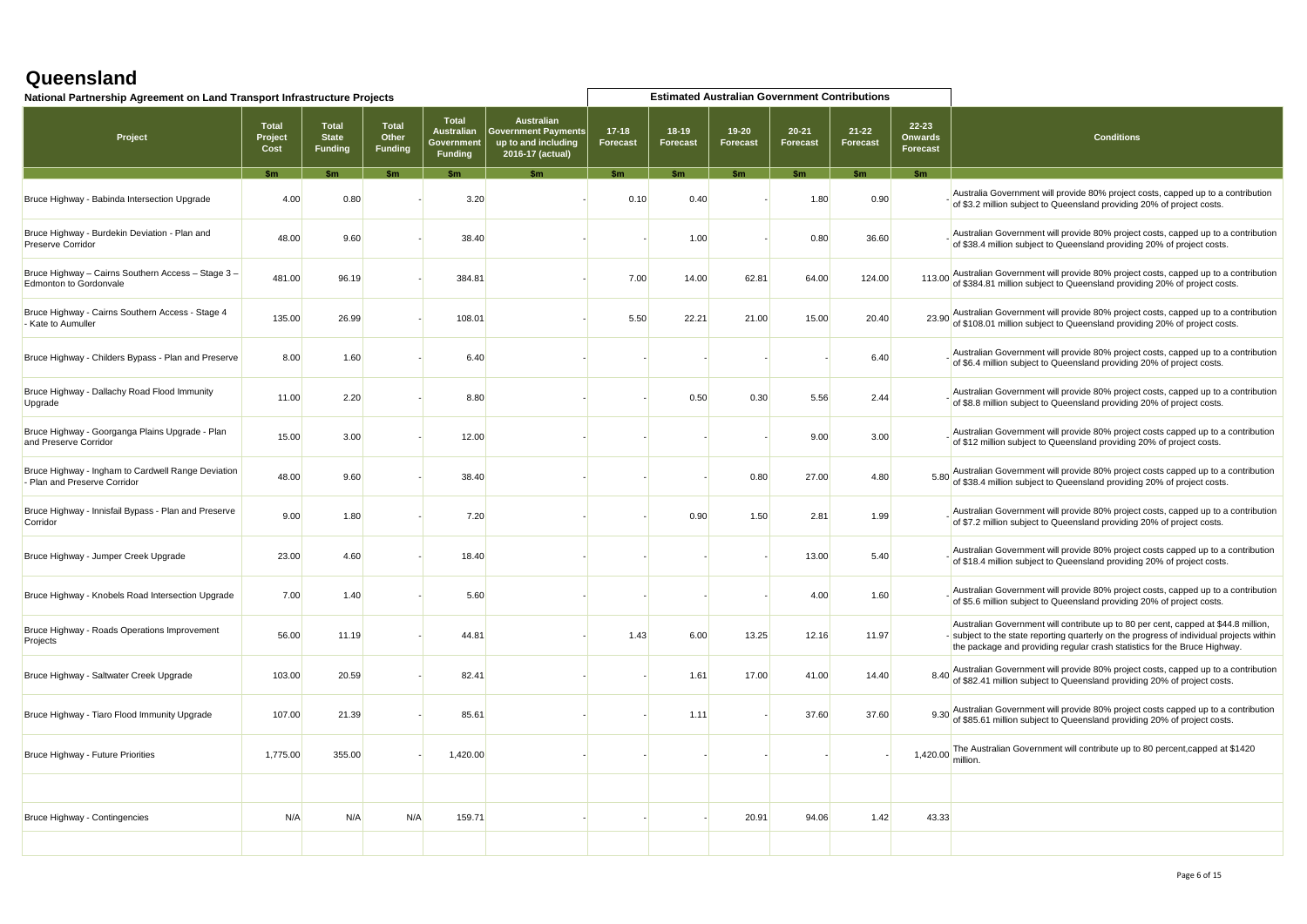| National Partnership Agreement on Land Transport Infrastructure Projects       |                                 |                                         |                                  |                                                                   |                                                                                            |                       |                              | <b>Estimated Australian Government Contributions</b> |                              |                              |                                     |                                                                                                                                                     |
|--------------------------------------------------------------------------------|---------------------------------|-----------------------------------------|----------------------------------|-------------------------------------------------------------------|--------------------------------------------------------------------------------------------|-----------------------|------------------------------|------------------------------------------------------|------------------------------|------------------------------|-------------------------------------|-----------------------------------------------------------------------------------------------------------------------------------------------------|
| Project                                                                        | <b>Total</b><br>Project<br>Cost | Total<br><b>State</b><br><b>Funding</b> | Total<br>Other<br><b>Funding</b> | <b>Total</b><br><b>Australian</b><br>Government<br><b>Funding</b> | <b>Australian</b><br><b>Government Payments</b><br>up to and including<br>2016-17 (actual) | $17 - 18$<br>Forecast | $18 - 19$<br><b>Forecast</b> | $19 - 20$<br>Forecast                                | $20 - 21$<br><b>Forecast</b> | $21 - 22$<br><b>Forecast</b> | 22-23<br><b>Onwards</b><br>Forecast | <b>Conditions</b>                                                                                                                                   |
|                                                                                | $\mathbf{Sm}$                   |                                         | $\mathbf{\$m}$                   | \$m\$                                                             | \$m                                                                                        | \$m                   | \$m                          | \$m                                                  | \$m                          | \$m                          | \$m                                 |                                                                                                                                                     |
| Warrego Highway                                                                | 716.93                          | 141.18                                  |                                  | 1,127.75                                                          | 671.06                                                                                     | 191.79                | 177.17                       | 84.79                                                | 2.95                         |                              |                                     |                                                                                                                                                     |
| Warrego Highway - Toowoomba to Miles                                           | 635.13                          | 127.13                                  |                                  | 508.00                                                            | 120.31                                                                                     | 177.19                | 122.77                       | 84.79                                                | 2.95                         |                              |                                     | Australian Government will provide 80% project costs capped up to a contribution<br>of \$508m subject to Queensland providing 20% of project costs. |
| - Acland Intersection Upgrade                                                  | 3.80                            | 0.76                                    |                                  | 3.04                                                              | 1.80                                                                                       | 1.24                  |                              |                                                      |                              |                              |                                     | - Australian Government will contribute up to 80 per cent, capped at \$3.04 million                                                                 |
| - Brigalow to Chinchilla Upgrade                                               | 34.00                           | 6.80                                    |                                  | 27.20                                                             | 9.41                                                                                       | 17.79                 |                              | 0.00                                                 |                              |                              |                                     | - Australian Government will contribute up to 80 per cent, capped at \$27.2 million                                                                 |
| - Carroll Creek Culvert Replacement                                            | 4.90                            | 0.98                                    |                                  | 3.92                                                              |                                                                                            | 0.40                  | 3.36                         | 0.16                                                 |                              |                              |                                     | - Australian Government will contribute up to 80 per cent, capped at \$3.92 million                                                                 |
| - Chinchilla Heavy Vehicle Route<br>Strategy                                   | 1.00                            | 0.20                                    |                                  | 0.80                                                              | 0.50                                                                                       | 0.30                  |                              |                                                      |                              |                              |                                     | - Australian Government will contribute up to 80 per cent, capped at \$0.8 million                                                                  |
| - Chinchilla Rail Crossing Upgrade                                             | 16.00                           | 3.20                                    |                                  | 12.80                                                             | 0.80                                                                                       | 2.80                  | 9.20                         |                                                      |                              |                              |                                     | - Australian Government will contribute up to 80 per cent, capped at \$12.8 million                                                                 |
| - Dalby to Miles Overtaking Lanes                                              | 35.00                           | 7.00                                    |                                  | 28.00                                                             | 2.00                                                                                       | 10.00                 | 12.00                        | 4.00                                                 |                              |                              |                                     | - Australian Government will contribute up to 80 per cent, capped at \$28 million                                                                   |
| - Dalby to Miles Pavement Widening and<br>Safety Upgrade                       | 63.64                           | 12.73                                   |                                  | 50.91                                                             |                                                                                            | 0.84                  | 35.31                        | 11.81                                                | 2.95                         |                              |                                     | - Australian Government will contribute up to 80 per cent, capped at \$50.912 million                                                               |
| - Dalby Eastern Access Upgrade                                                 | 56.00                           | 11.20                                   |                                  | 44.80                                                             |                                                                                            | 30.00                 | 12.00                        | 2.80                                                 |                              |                              |                                     | - Australian Government will contribute up to 80 per cent, capped at \$44.8 million                                                                 |
| - Dalby Western Access Upgrade Stage<br>1 (Condamine St to Watt St)            | 59.00                           | 11.80                                   |                                  | 47.20                                                             | 7.00                                                                                       | 20.00                 | 11.00                        | 9.20                                                 |                              |                              |                                     | - Australian Government will contribute up to 80 per cent, capped at \$47.2 million                                                                 |
| - Drillham to Palardo Upgrade                                                  | 11.00                           | 2.20                                    |                                  | 8.80                                                              | 0.60                                                                                       | 3.20                  | 5.00                         |                                                      |                              |                              |                                     | - Australian Government will contribute up to 80 per cent, capped at \$8.8 million                                                                  |
| - Jingi Jingi Creek Upgrade                                                    | 11.40                           | 2.28                                    |                                  | 9.12                                                              | 10.19                                                                                      | 1.07                  |                              |                                                      |                              |                              |                                     | - Australian Government will contribute up to 80 per cent, capped at \$9.12 million                                                                 |
| - Miles Western Access Upgrade                                                 | 10.74                           | 2.15                                    |                                  | 8.59                                                              |                                                                                            | 5.00                  | 3.59                         |                                                      |                              |                              |                                     | - Australian Government will contribute up to 80 per cent, capped at \$8.59 million                                                                 |
| - Oakey to Dalby Overtaking Lanes                                              | 36.80                           | 7.36                                    |                                  | 29.44                                                             | 11.26                                                                                      | 17.54                 |                              | 0.64                                                 |                              |                              |                                     | - Australian Government will contribute up to 80 per cent, capped at \$29.44 million                                                                |
| - Oakey to Miles Safety Upgrade                                                | 40.00                           | 8.00                                    |                                  | 32.00                                                             | 7.30                                                                                       | 7.70                  | 12.20                        | 4.80                                                 |                              |                              |                                     | - Australian Government will contribute up to 80 per cent, capped at \$32 million                                                                   |
| - Oakey to Miles Safety Upgrade - Stage<br>$\overline{c}$                      | 11.65                           | 2.33                                    |                                  | 9.32                                                              |                                                                                            | 1.77                  | 6.85                         | 0.70                                                 |                              |                              |                                     | - Australian Government will contribute up to 80 per cent, capped at \$9.322 million                                                                |
| - Toowoomba to Oakey Stage 1<br>(Nugent Pinch to Charlton)                     | 62.75                           | 12.55                                   |                                  | 50.20                                                             | 50.68                                                                                      | 0.48                  |                              |                                                      |                              |                              |                                     | - Australian Government contribution capped at \$50.2 million                                                                                       |
| - Toowoomba to Oakey Duplication<br>Stage 2 (Charlton to Kingsthorpe)          | 160.00                          | 32.00                                   |                                  | 128.00                                                            | 17.32                                                                                      | 60.00                 |                              | 50.68                                                |                              |                              |                                     | - Australian Government will contribute up to 80 per cent, capped at \$128 million                                                                  |
| - Toowoomba to Oakey Duplication<br>Planning Stage 3 (Kingsthorpe to<br>Oakey) | 2.00                            | 0.40                                    |                                  | 1.60                                                              | 1.44                                                                                       | 0.16                  |                              |                                                      |                              |                              |                                     | - Australian Government will contribute up to 80 per cent, capped at \$1.6 million                                                                  |
| - Unallocated Warrego Highway -<br>Toowoomba to Miles Package funding          | 15.45                           | 3.19                                    |                                  | 12.26                                                             |                                                                                            |                       | 12.26                        |                                                      |                              |                              |                                     |                                                                                                                                                     |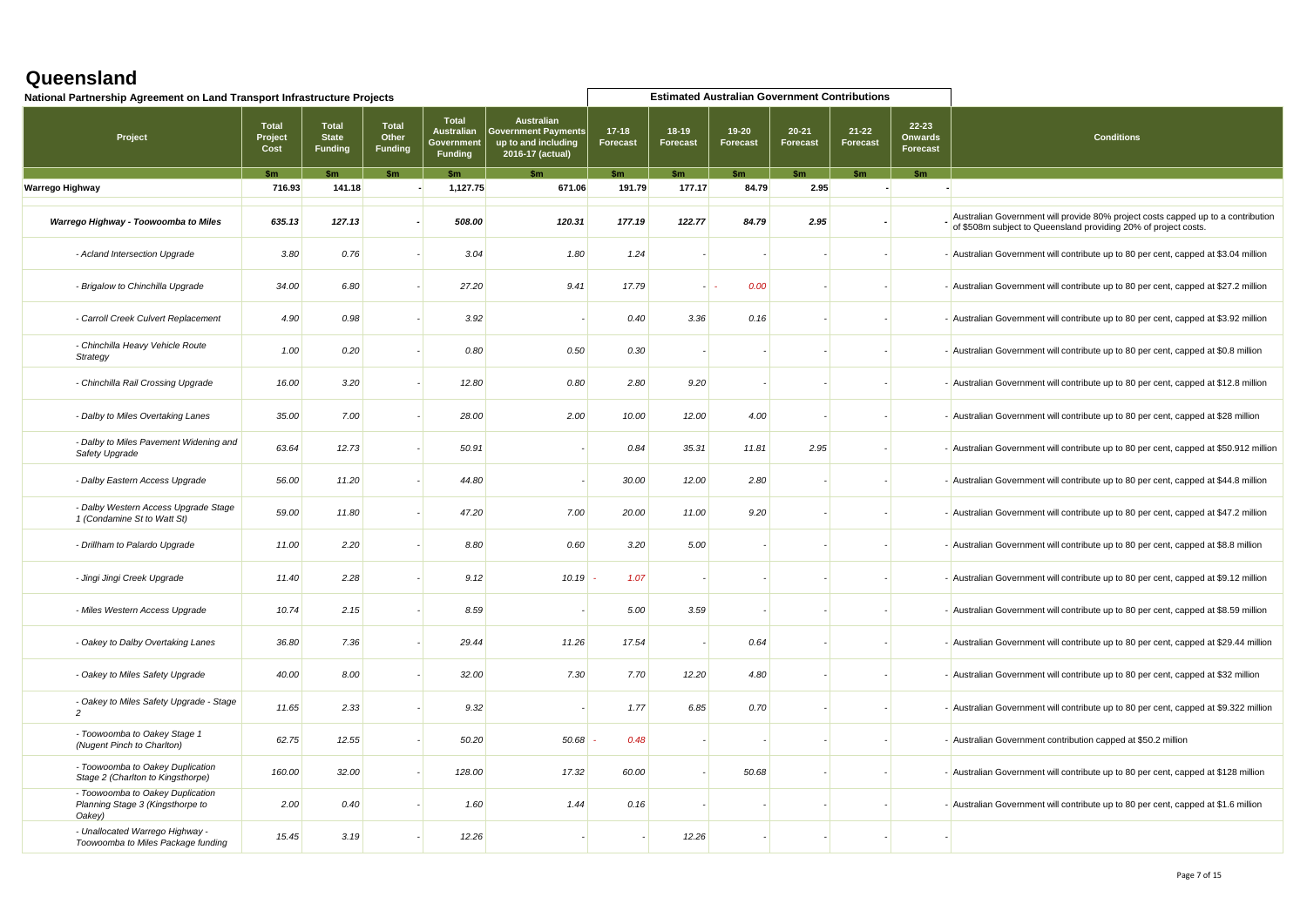| National Partnership Agreement on Land Transport Infrastructure Projects |                                 |                                                |                                         |                                                                   |                                                                                            |                            |                              | <b>Estimated Australian Government Contributions</b> |                              |                              |                                         |                                                                                                                                                                                                                                          |
|--------------------------------------------------------------------------|---------------------------------|------------------------------------------------|-----------------------------------------|-------------------------------------------------------------------|--------------------------------------------------------------------------------------------|----------------------------|------------------------------|------------------------------------------------------|------------------------------|------------------------------|-----------------------------------------|------------------------------------------------------------------------------------------------------------------------------------------------------------------------------------------------------------------------------------------|
| Project                                                                  | <b>Total</b><br>Project<br>Cost | <b>Total</b><br><b>State</b><br><b>Funding</b> | <b>Total</b><br>Other<br><b>Funding</b> | <b>Total</b><br><b>Australian</b><br>Government<br><b>Funding</b> | <b>Australian</b><br><b>Government Payments</b><br>up to and including<br>2016-17 (actual) | $17-18$<br><b>Forecast</b> | $18 - 19$<br><b>Forecast</b> | $19 - 20$<br><b>Forecast</b>                         | $20 - 21$<br><b>Forecast</b> | $21 - 22$<br><b>Forecast</b> | $22 - 23$<br><b>Onwards</b><br>Forecast | <b>Conditions</b>                                                                                                                                                                                                                        |
|                                                                          | <b>Sm</b>                       | \$m                                            | \$m                                     | <b>Sm</b>                                                         | \$m                                                                                        | \$m                        | \$m\$                        | \$m                                                  | \$m                          | Sm                           | <b>Sm</b>                               |                                                                                                                                                                                                                                          |
| Toowoomba Second Range Crossing                                          | <b>TBD</b>                      | TBD                                            | <b>TBD</b>                              | 552.00                                                            | 483.00                                                                                     | 14.60                      | 54.40                        |                                                      |                              |                              |                                         | Australian Government will provide 80% construction costs up to \$1,137 million<br>- subject to Queensland providing 20%. Please also refer to Toowoomba Second<br>Range Crossing project details under "Infrastructure Growth Package". |
| Warrego Highway - Upgrade from Roma to<br>Mitchell                       | 58.11                           | 14.06                                          |                                         | 44.06                                                             | 44.06                                                                                      |                            |                              |                                                      |                              |                              |                                         | - Australian Government contribution is capped at \$44.06 million.                                                                                                                                                                       |
| Warrego Highway - Overtaking Lanes                                       | 10.00                           |                                                |                                         | 10.00                                                             | 10.00                                                                                      |                            |                              |                                                      |                              |                              |                                         | - Australian Government contribution capped at \$10m.                                                                                                                                                                                    |
| Warrego Highway - Rest Areas                                             | 6.00                            |                                                |                                         | 6.00                                                              | 6.00                                                                                       |                            |                              |                                                      |                              |                              |                                         | - Australian Government contribution capped at \$6m.                                                                                                                                                                                     |
| Warrego Hwy - Mitchell township rehabilitation.                          | 7.70                            |                                                |                                         | 7.70                                                              | 7.70                                                                                       |                            |                              |                                                      |                              |                              |                                         | - Australian Government contribution is capped at \$7.7m.                                                                                                                                                                                |
| Cunningham Highway (Yamanto to Ebenezer)                                 | 340.00                          | <b>TBD</b>                                     |                                         | 170.00                                                            |                                                                                            |                            |                              |                                                      | 15.00                        | 40.00                        |                                         | 115.00 Australian Government will provide up to 50 per cent, capped at \$170.00 million.                                                                                                                                                 |
| <b>QLD Investment Contingencies</b>                                      | N/A                             | N/A                                            | N/A                                     |                                                                   |                                                                                            |                            |                              |                                                      |                              |                              |                                         |                                                                                                                                                                                                                                          |
| <b>Total Network Road Projects</b>                                       | 20,838.01                       | 4.784.06                                       | 48.30                                   | 16.547.35                                                         | 5.954.98                                                                                   | 960.18                     | 1,109.12                     | 1.046.29                                             | 1,384.79                     | 1,524.10                     | 4.567.90                                |                                                                                                                                                                                                                                          |
| <b>Rail Projects</b>                                                     |                                 |                                                |                                         |                                                                   |                                                                                            |                            |                              |                                                      |                              |                              |                                         |                                                                                                                                                                                                                                          |
|                                                                          |                                 |                                                |                                         |                                                                   |                                                                                            |                            |                              |                                                      |                              |                              |                                         |                                                                                                                                                                                                                                          |
| Brisbane Cross River Rail - Planning                                     | 60.00                           | 50.00                                          |                                         | 10.00                                                             |                                                                                            | 3.00                       | 7.00                         |                                                      |                              |                              |                                         | - Australian Government funding contribution is capped at \$10.0 million.                                                                                                                                                                |
| Townsville Eastern Access Rail Corridor                                  | <b>TBD</b>                      | <b>TBD</b>                                     | <b>TBD</b>                              | 147.00                                                            | 1.25                                                                                       |                            | 38.75                        | 80.00                                                | 27.00                        |                              |                                         | - Australian Government contribution is capped at \$147.0 million.                                                                                                                                                                       |
| <b>Total Network Rail Projects</b>                                       | 60.00                           | 50.00                                          |                                         | 157.00                                                            | 1.25                                                                                       | 3.00                       | 45.75                        | 80.00                                                | 27.00                        |                              |                                         |                                                                                                                                                                                                                                          |
| Sum of Network Project Funding                                           | 20,898.01                       | 4.834.06                                       | 48.30                                   | 16,704.35                                                         | 5,956.23                                                                                   | 963.18                     | 1,154.87                     | 1,126.29                                             | 1,411.79                     | 1,524.10                     | 4,567.90                                |                                                                                                                                                                                                                                          |
|                                                                          |                                 |                                                |                                         |                                                                   |                                                                                            |                            |                              |                                                      |                              |                              |                                         |                                                                                                                                                                                                                                          |
| <b>OFF-NETWORK</b>                                                       |                                 |                                                |                                         |                                                                   |                                                                                            |                            |                              |                                                      |                              |                              |                                         |                                                                                                                                                                                                                                          |
| <b>Road Projects</b>                                                     |                                 |                                                |                                         |                                                                   |                                                                                            |                            |                              |                                                      |                              |                              |                                         |                                                                                                                                                                                                                                          |
|                                                                          |                                 |                                                |                                         |                                                                   |                                                                                            |                            |                              |                                                      |                              |                              |                                         |                                                                                                                                                                                                                                          |
| D'Aguilar Highway                                                        | 16.00                           |                                                |                                         | 16.00                                                             | 13.00                                                                                      | 3.00                       |                              |                                                      |                              |                              |                                         | - Australian Government contribution capped at \$16 million.                                                                                                                                                                             |
| Dalrymple Road, Townsville                                               | 31.74                           |                                                | 15.87                                   | 15.87                                                             | 18.00                                                                                      | 2.13                       |                              |                                                      |                              |                              |                                         | - Australian Government contribution capped at \$15.87 million                                                                                                                                                                           |
| Dawson Highway - Kin Kora Roundabout                                     | 16.58                           | 8.29                                           |                                         | 8.29                                                              | 12.00                                                                                      | 3.71                       |                              |                                                      |                              |                              |                                         | - Australian Government contribution capped at \$8.29 million.                                                                                                                                                                           |
| Kirrama Range Road                                                       | 4.77                            | 2.50                                           | 1.27                                    | 1.00                                                              | 1.00                                                                                       |                            |                              |                                                      |                              |                              |                                         | - Australian Government contribution capped at \$1m.                                                                                                                                                                                     |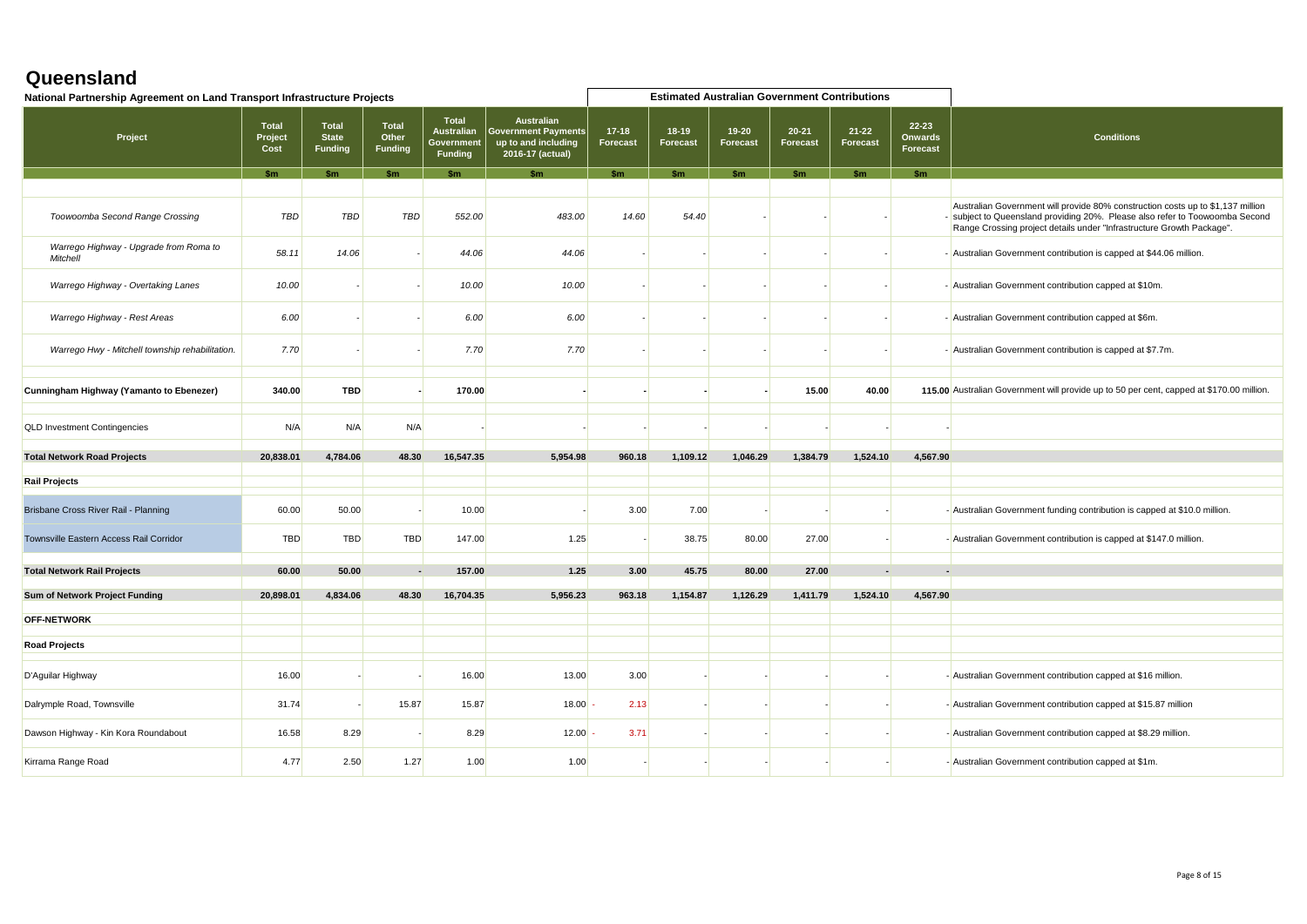| National Partnership Agreement on Land Transport Infrastructure Projects                                         |                          |                                         |                                  |                                                                   |                                                                                       |                       |                       |                       | <b>Estimated Australian Government Contributions</b> |                       |                                                |                                                                                                                                                                                       |
|------------------------------------------------------------------------------------------------------------------|--------------------------|-----------------------------------------|----------------------------------|-------------------------------------------------------------------|---------------------------------------------------------------------------------------|-----------------------|-----------------------|-----------------------|------------------------------------------------------|-----------------------|------------------------------------------------|---------------------------------------------------------------------------------------------------------------------------------------------------------------------------------------|
| Project                                                                                                          | Total<br>Project<br>Cost | Total<br><b>State</b><br><b>Funding</b> | Total<br>Other<br><b>Funding</b> | <b>Total</b><br><b>Australian</b><br>Government<br><b>Funding</b> | <b>Australian</b><br>  Government Payments<br>up to and including<br>2016-17 (actual) | $17 - 18$<br>Forecast | $18 - 19$<br>Forecast | $19 - 20$<br>Forecast | $20 - 21$<br>Forecast                                | $21 - 22$<br>Forecast | $22 - 23$<br><b>Onwards</b><br><b>Forecast</b> | <b>Conditions</b>                                                                                                                                                                     |
|                                                                                                                  |                          | \$m                                     | $k_{m}$                          | $S_{\rm m}$                                                       |                                                                                       | \$m\$                 |                       | $S_{rr}$              | $k_{m}$                                              |                       | \$m\$                                          |                                                                                                                                                                                       |
| <b>Central Queensland Resources Supply Chain</b>                                                                 | 2.00                     | 0.50                                    |                                  | 1.50                                                              | 1.50                                                                                  |                       |                       |                       |                                                      |                       |                                                | - Australian Government contribution is capped at \$1.5 million.                                                                                                                      |
| Central Queensland Resources Supply Chain<br>- Central Queensland Planning and<br>Infrastructure Framework       | 0.80                     | 0.50                                    |                                  | 0.30                                                              | 0.30                                                                                  |                       |                       |                       |                                                      |                       |                                                | - Australian Government contribution is capped at \$300,000.                                                                                                                          |
| Central Queensland Resources Supply Chain<br>- Central Queensland Planning and<br>Infrastructure Framework (RIF) | 1.20                     |                                         |                                  | 1.20                                                              | 1.20                                                                                  |                       |                       |                       |                                                      |                       |                                                | - The Australian Government contribution is capped at \$1.2 million.                                                                                                                  |
| <b>Gladstone Port Access Road</b>                                                                                | 3.83                     |                                         |                                  | 3.83                                                              | 1.83                                                                                  |                       | 2.00                  |                       |                                                      |                       |                                                | - Total Australian Government Contribution is capped at \$3.83 million.                                                                                                               |
| Gladstone Port Access Road                                                                                       | 2.00                     |                                         |                                  | 2.00                                                              |                                                                                       |                       | 2.00                  |                       |                                                      |                       |                                                | - Total Australian Government Contribution is capped at \$2 million                                                                                                                   |
| Gladstone Port Access Road (RIF)                                                                                 | 1.83                     |                                         |                                  | 1.83                                                              | 1.83                                                                                  |                       |                       |                       |                                                      |                       |                                                | - Total Australian Government Contribution is capped at \$1.83 million.                                                                                                               |
| <b>Peak Downs Highway</b>                                                                                        | 189.00                   | 22.83                                   |                                  | 166.17                                                            | 98.90                                                                                 | 20.00                 |                       | 14.67                 | 32.60                                                |                       |                                                | - Australian Government contribution is capped at \$166.17 million.                                                                                                                   |
| Peak Downs Highway                                                                                               | 180.50                   | 22.83                                   |                                  | 157.67                                                            | 90.40                                                                                 | 20.00                 |                       | 14.67                 | 32.60                                                |                       |                                                | Australian Government contribution is capped at \$157.67 million. Queensland<br>- Government contribution only payable if project cost exceeds Australian<br>Government contribution. |
| Peak Downs Highway (RIF)                                                                                         | 8.50                     |                                         |                                  | 8.50                                                              | 8.50                                                                                  |                       |                       |                       |                                                      |                       |                                                | - Australian Government contribution is capped at \$8.5 million.                                                                                                                      |
|                                                                                                                  |                          |                                         |                                  |                                                                   |                                                                                       |                       |                       |                       |                                                      |                       |                                                |                                                                                                                                                                                       |
| Cape York Region Package                                                                                         | 260.50                   | 52.10                                   |                                  | 208.40                                                            | 151.10                                                                                | 54.30                 | 3.00                  |                       |                                                      |                       |                                                | - Australian Government contribution is capped at \$208.4 million.                                                                                                                    |
| Northern Peninsula Road - Jardine River Crossing<br>Upgrade                                                      | 1.50                     | 0.30                                    |                                  | 1.20                                                              |                                                                                       | 0.80                  | 0.40                  |                       |                                                      |                       |                                                | The Australian Government will provide 80 per cent of the project cost, with<br>Queensland providing 20 per cent of the project costs.                                                |
| Lockhart River Community Access Road Project                                                                     | 4.00                     | 2.00                                    |                                  | 2.00                                                              | 2.00                                                                                  |                       |                       |                       |                                                      |                       |                                                | - Australian Government contribution is 50% capped at \$2.0m.                                                                                                                         |
| <b>Outback Way</b>                                                                                               | 40.20                    | 5.79                                    | 2.25                             | 32.16                                                             | 10.00                                                                                 | 2.20                  | 5.80                  | 6.10                  | 8.06                                                 |                       |                                                |                                                                                                                                                                                       |
|                                                                                                                  |                          |                                         |                                  |                                                                   |                                                                                       |                       |                       |                       |                                                      |                       |                                                |                                                                                                                                                                                       |
| Outback Way 2016                                                                                                 | 26.45                    | 4.04                                    | 1.25                             | 21.16                                                             |                                                                                       | 1.20                  | 5.80                  | 6.10                  | 8.06                                                 |                       |                                                |                                                                                                                                                                                       |
| Diamantina Developmental Road Pavement<br>Widening                                                               | 1.02                     | 0.20                                    |                                  | 0.82                                                              |                                                                                       |                       |                       |                       | 0.82                                                 |                       |                                                | The Australian Government will provide 80% of the project costs capped up to a<br>- contribution of \$0.82 million, subject to Queensland providing 20% of the project<br>costs.      |
| Donohue Highway Progressive Sealing<br>Package 1                                                                 | 6.25                     |                                         | 1.25                             | 5.00                                                              |                                                                                       | 1.20                  | 3.80                  |                       |                                                      |                       |                                                | The Australian Government will provide 80% project costs capped up to a<br>- contribution of \$5 million subject to the Queensland providing 20% of the project<br>costs.             |
| Donohue Highway Progressive Sealing<br>Package 2                                                                 | 10.48                    | 2.10                                    |                                  | 8.38                                                              |                                                                                       |                       |                       | 4.00                  | 4.38                                                 |                       |                                                | The Australian Government will provide 80% of the project costs capped up to a<br>- contribution of \$8.38 million, subject to Queensland providing 20% of the project<br>costs.      |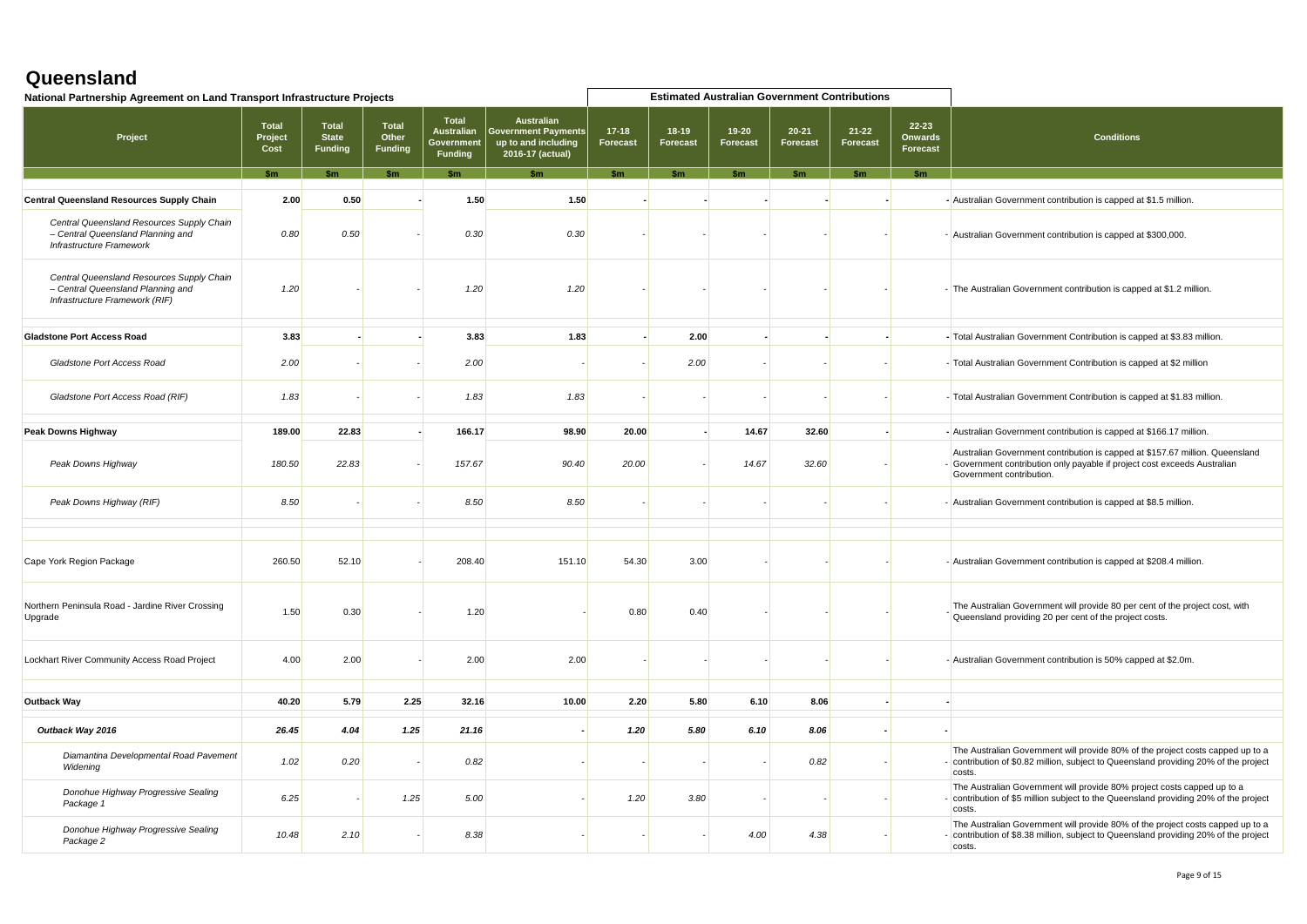| National Partnership Agreement on Land Transport Infrastructure Projects |                                 |                                                |                                         |                                                                   |                                                                                            |                     |                            | <b>Estimated Australian Government Contributions</b> |                       |                       |                                         |                                                                                                                                                                                                                                                                                                                                                                                                                    |
|--------------------------------------------------------------------------|---------------------------------|------------------------------------------------|-----------------------------------------|-------------------------------------------------------------------|--------------------------------------------------------------------------------------------|---------------------|----------------------------|------------------------------------------------------|-----------------------|-----------------------|-----------------------------------------|--------------------------------------------------------------------------------------------------------------------------------------------------------------------------------------------------------------------------------------------------------------------------------------------------------------------------------------------------------------------------------------------------------------------|
| Project                                                                  | <b>Total</b><br>Project<br>Cost | <b>Total</b><br><b>State</b><br><b>Funding</b> | <b>Total</b><br>Other<br><b>Funding</b> | <b>Total</b><br><b>Australian</b><br>Government<br><b>Funding</b> | <b>Australian</b><br><b>Government Payments</b><br>up to and including<br>2016-17 (actual) | $17-18$<br>Forecast | $18-19$<br><b>Forecast</b> | $19 - 20$<br>Forecast                                | $20 - 21$<br>Forecast | $21 - 22$<br>Forecast | $22 - 23$<br><b>Onwards</b><br>Forecast | <b>Conditions</b>                                                                                                                                                                                                                                                                                                                                                                                                  |
|                                                                          |                                 |                                                |                                         |                                                                   |                                                                                            | $k_{m}$             |                            |                                                      |                       |                       | <b>Sm</b>                               |                                                                                                                                                                                                                                                                                                                                                                                                                    |
| Kennedy Developmental Road Pavement<br><b>Widening Package 1</b>         | 3.88                            | 0.78                                           |                                         | 3.10                                                              |                                                                                            |                     | 2.00                       | 1.10                                                 |                       |                       |                                         | The Australian Government will provide 80% of the project costs capped up to a<br>- contribution of \$3.10 million, subject to Queensland providing 20% of the project<br>costs.                                                                                                                                                                                                                                   |
| Kennedy Developmental Road Pavement<br><b>Widening Package 2</b>         | 4.82                            | 0.96                                           |                                         | 3.86                                                              |                                                                                            |                     |                            | 1.00                                                 | 2.86                  |                       |                                         | The Australian Government will provide 80% of the project costs capped up to a<br>- contribution of \$3.86 million, subject to Queensland providing 20% of the project<br>costs.                                                                                                                                                                                                                                   |
| Outback Way 2013 - Queensland                                            | 13.75                           | 1.75                                           | 1.00                                    | 11.00                                                             | 10.00                                                                                      | 1.00                |                            |                                                      |                       |                       |                                         | Australian Government funding contribution is capped at \$11 million. Funding is<br>- conditional on Queensland providing \$10 million to upgrade key roads in Central<br>Western Queensland.                                                                                                                                                                                                                      |
|                                                                          |                                 |                                                |                                         |                                                                   |                                                                                            |                     |                            |                                                      |                       |                       |                                         |                                                                                                                                                                                                                                                                                                                                                                                                                    |
| Milton Road and Hale Street Intersection Upgrade -<br><b>Brisbane</b>    | 0.43                            |                                                |                                         | 0.43                                                              | 0.43                                                                                       |                     |                            |                                                      |                       |                       |                                         | - Australian Government contribution is capped at \$0.43 million.                                                                                                                                                                                                                                                                                                                                                  |
| Old Toogum Road, Hervey Bay                                              | 1.00                            |                                                |                                         | 1.00                                                              | 1.00                                                                                       |                     |                            |                                                      |                       |                       |                                         | - Australian Government contribution is capped at \$1 million.                                                                                                                                                                                                                                                                                                                                                     |
| River Heads Road, Hervey Bay                                             | 7.14                            |                                                | 3.39                                    | 3.75                                                              | 3.25                                                                                       | 0.50                |                            |                                                      |                       |                       |                                         | - Australian Government contribution is capped at \$3.75 million.                                                                                                                                                                                                                                                                                                                                                  |
| Bowen Basin Service Link - Walkerston Bypass                             | 150.00                          | 30.00                                          |                                         | 120.00                                                            |                                                                                            |                     | 6.00                       | 11.20                                                | 32.00                 | 34.00                 |                                         | 36.80 Australian Government will contribute up to 80 per cent, capped at \$120 million                                                                                                                                                                                                                                                                                                                             |
| Capricorn Highway (Rockhampton to Emerald) -<br>Overtaking Lanes         | 19.00                           | 3.80                                           |                                         | 15.20                                                             |                                                                                            |                     | 8.00                       | 7.20                                                 |                       |                       |                                         | - Australian Government will contribute up to 80 per cent, capped at \$15.2 million                                                                                                                                                                                                                                                                                                                                |
| Counter Road (Noosa to Cooloola)                                         | 2.00                            |                                                |                                         | 2.00                                                              |                                                                                            |                     | 2.00                       |                                                      |                       |                       |                                         | - Australian Government contribution is capped at \$2 million.                                                                                                                                                                                                                                                                                                                                                     |
| Feasibility Study for Burrum Bridge                                      | <b>TBD</b>                      | <b>TBD</b>                                     | <b>TBD</b>                              | 0.20                                                              |                                                                                            |                     | 0.20                       |                                                      |                       |                       |                                         | - Australian Government contribution is capped at \$200,000.                                                                                                                                                                                                                                                                                                                                                       |
| Mt Lindesay Highway Upgrade                                              | 20.00                           | 4.00                                           |                                         | 16.00                                                             |                                                                                            | 3.20                | 12.80                      |                                                      |                       |                       |                                         | - Australian Government will contribute up to 80 per cent, capped at \$16 million                                                                                                                                                                                                                                                                                                                                  |
| Philip Street - Gladstone                                                | <b>TBD</b>                      | <b>TBD</b>                                     |                                         | 20.00                                                             |                                                                                            |                     | 1.80                       | 18.20                                                |                       |                       |                                         | - Australian Government contribution is capped at \$20 million.                                                                                                                                                                                                                                                                                                                                                    |
| Green Camp Road Corridor Upgrade                                         | 27.80                           |                                                | 17.80                                   | 10.00                                                             |                                                                                            |                     | 5.00                       | 5.00                                                 |                       |                       |                                         | -The Australian Government funding contribution is capped at \$10 million.                                                                                                                                                                                                                                                                                                                                         |
| Shore Street Upgrade - Cleveland                                         | <b>TBD</b>                      | <b>TBD</b>                                     | <b>TBD</b>                              | 3.50                                                              |                                                                                            |                     | 3.50                       |                                                      |                       |                       |                                         | - Australian Government contribution is capped at \$3.5 million.                                                                                                                                                                                                                                                                                                                                                   |
|                                                                          |                                 |                                                |                                         |                                                                   |                                                                                            |                     |                            |                                                      |                       |                       |                                         |                                                                                                                                                                                                                                                                                                                                                                                                                    |
| <b>Brisbane Metro</b>                                                    | 932.00                          | <b>TBD</b>                                     | <b>TBD</b>                              | 300.00                                                            |                                                                                            |                     | 10.00                      | 40.00                                                | 50.00                 | 70.00                 |                                         | 130.00 The Australian Government contribution is capped at \$300 million.                                                                                                                                                                                                                                                                                                                                          |
| <b>Total Off-Network Road Projects</b>                                   | 1,729.48                        | 132.11                                         | 40.58                                   | 948.50                                                            | 314.01                                                                                     | 78.16               | 60.50                      | 102.37                                               | 122.66                | 104.00                | 166.80                                  |                                                                                                                                                                                                                                                                                                                                                                                                                    |
|                                                                          |                                 |                                                |                                         |                                                                   |                                                                                            |                     |                            |                                                      |                       |                       |                                         |                                                                                                                                                                                                                                                                                                                                                                                                                    |
|                                                                          |                                 |                                                |                                         |                                                                   |                                                                                            |                     |                            |                                                      |                       |                       |                                         |                                                                                                                                                                                                                                                                                                                                                                                                                    |
| <b>Rail Projects</b>                                                     |                                 |                                                |                                         |                                                                   |                                                                                            |                     |                            |                                                      |                       |                       |                                         |                                                                                                                                                                                                                                                                                                                                                                                                                    |
| Moreton Bay Rail Link                                                    | 1,025.50                        | 322.63                                         | 108.20                                  | 594.67                                                            | 583.00                                                                                     | 11.00               | 0.67                       |                                                      |                       |                       |                                         | Australian Government contribution to MBRL was capped at \$583m. However, in<br>March 2016 the Australian Government agreed a scope variation to include the<br>- upgrading of the Rothwell Roundabout to a signalised intersection. Australian<br>Government contribution to Rothwell Intersection Upgrade is capped at \$11.67<br>million. Australian Government contribution is now capped at \$594.67 million. |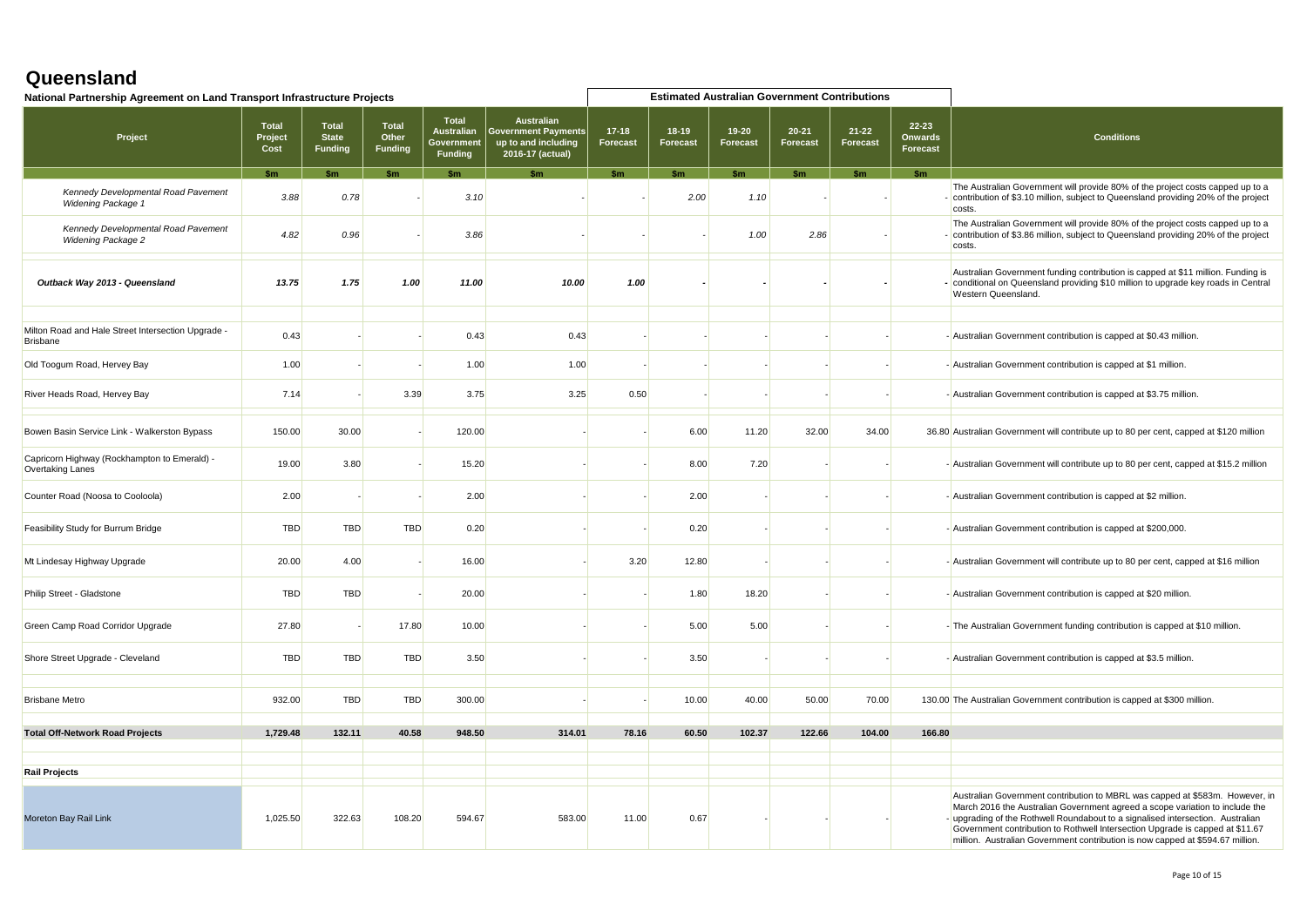| National Partnership Agreement on Land Transport Infrastructure Projects |                                 |                                                |                                         |                                                            |                                                                                       |                     |                              | <b>Estimated Australian Government Contributions</b> |                       |                              |                                     |                                                                                                                                                                                                                                                                                                                                                                                                                                                                                                                                                                           |
|--------------------------------------------------------------------------|---------------------------------|------------------------------------------------|-----------------------------------------|------------------------------------------------------------|---------------------------------------------------------------------------------------|---------------------|------------------------------|------------------------------------------------------|-----------------------|------------------------------|-------------------------------------|---------------------------------------------------------------------------------------------------------------------------------------------------------------------------------------------------------------------------------------------------------------------------------------------------------------------------------------------------------------------------------------------------------------------------------------------------------------------------------------------------------------------------------------------------------------------------|
| Project                                                                  | <b>Total</b><br>Project<br>Cost | <b>Total</b><br><b>State</b><br><b>Funding</b> | <b>Total</b><br>Other<br><b>Funding</b> | <b>Total</b><br>Australian<br>Government<br><b>Funding</b> | <b>Australian</b><br>  Government Payments<br>up to and including<br>2016-17 (actual) | $17-18$<br>Forecast | $18 - 19$<br><b>Forecast</b> | $19 - 20$<br>Forecast                                | $20 - 21$<br>Forecast | $21 - 22$<br><b>Forecast</b> | 22-23<br><b>Onwards</b><br>Forecast | <b>Conditions</b>                                                                                                                                                                                                                                                                                                                                                                                                                                                                                                                                                         |
|                                                                          | S <sub>m</sub>                  | \$m                                            | \$m\$                                   | \$m                                                        | \$m                                                                                   | \$m                 | \$m\$                        | \$m                                                  | \$m                   | $\mathsf{sm}$                | \$m\$                               |                                                                                                                                                                                                                                                                                                                                                                                                                                                                                                                                                                           |
| Gold Coast Light Rail - Stage 2                                          | 420.00                          | 270.00                                         | 55.00                                   | 95.00                                                      | 58.40                                                                                 | 16.60               | 20.00                        |                                                      |                       |                              |                                     | - Australian Government contribution is capped at \$95m.                                                                                                                                                                                                                                                                                                                                                                                                                                                                                                                  |
| <b>Total Off-Network Rail Projects</b>                                   | 1,445.50                        | 592.63                                         | 163.20                                  | 689.67                                                     | 641.40                                                                                | 27.60               | 20.67                        |                                                      |                       |                              |                                     |                                                                                                                                                                                                                                                                                                                                                                                                                                                                                                                                                                           |
| Sum of Off-Network Project Funding                                       | 3,174.98                        | 724.74                                         | 203.78                                  | 1,638.17                                                   | 955.41                                                                                | 105.76              | 81.17                        | 102.37                                               | 122.66                | 104.00                       | 166.80                              |                                                                                                                                                                                                                                                                                                                                                                                                                                                                                                                                                                           |
| TOTAL PROJECT FUNDING TO QUEENSLAND                                      | 24,072.99                       | 5,558.80                                       | 252.08                                  | 18,342.51                                                  | 6,911.63                                                                              | 1,068.94            | 1,236.04                     | 1,228.66                                             | 1,534.45              | 1,628.10                     | 4,734.70                            |                                                                                                                                                                                                                                                                                                                                                                                                                                                                                                                                                                           |
| <b>ROAD MAINTENANCE FUNDING</b>                                          |                                 |                                                |                                         |                                                            |                                                                                       |                     |                              |                                                      |                       |                              |                                     |                                                                                                                                                                                                                                                                                                                                                                                                                                                                                                                                                                           |
| 2009-10 to 2013-14 National Network Maintenance                          | 448.31                          |                                                |                                         | 448.31                                                     | 448.31                                                                                |                     |                              |                                                      |                       |                              |                                     | Queensland's maintenance funding for 2009-10 to 2013-14 includes the following<br>maintenance upgrades on the Bruce Highway: \$150 million for maintenance of the<br>Sarina to Cairns section; \$70.6 million for strengthening and widening of the<br>- Childers to Sarina section; \$26 million for strengthening and widening of the Curra<br>to Childers section; \$75 million for maintenance of the Curra to Sarina section; \$35<br>million for the Nambour Bypass pavement upgrade; and \$20 million for<br>Maintenance on the Caboolture/Sunshine Coast section. |
| - Sarina to Cairns section maintenance                                   | 150.00                          |                                                |                                         | 150.00                                                     | 150.00                                                                                |                     |                              |                                                      |                       |                              |                                     | - No conditions specified.                                                                                                                                                                                                                                                                                                                                                                                                                                                                                                                                                |
| - Childers to Sarina strengthening and<br>widening                       | 72.60                           |                                                |                                         | 72.60                                                      | 72.60                                                                                 |                     |                              |                                                      |                       |                              |                                     | - No conditions specified.                                                                                                                                                                                                                                                                                                                                                                                                                                                                                                                                                |
| - Curra to Childers strengthening and widening                           | 24.00                           |                                                |                                         | 24.00                                                      | 24.00                                                                                 |                     |                              |                                                      |                       |                              |                                     | - No conditions specified.                                                                                                                                                                                                                                                                                                                                                                                                                                                                                                                                                |
| - Curra to Sarina section maintenance                                    | 75.00                           |                                                |                                         | 75.00                                                      | 75.00                                                                                 |                     |                              |                                                      |                       |                              |                                     | - No conditions specified.                                                                                                                                                                                                                                                                                                                                                                                                                                                                                                                                                |
| - Nambour Pavement Reconstruction                                        | 35.00                           |                                                |                                         | 35.00                                                      | 35.00                                                                                 |                     |                              |                                                      |                       |                              |                                     | - No conditions specified.                                                                                                                                                                                                                                                                                                                                                                                                                                                                                                                                                |
| - Caboolture/Sunshine Coast section                                      | 20.00                           |                                                |                                         | 20.00                                                      | 20.00                                                                                 |                     |                              |                                                      |                       |                              |                                     | - No conditions specified.                                                                                                                                                                                                                                                                                                                                                                                                                                                                                                                                                |
| - Additional Maintenance Funding<br>2009-10 to 2013-14                   | 71.71                           |                                                |                                         | 71.71                                                      | 71.71                                                                                 |                     |                              |                                                      |                       |                              |                                     | - No conditions specified.                                                                                                                                                                                                                                                                                                                                                                                                                                                                                                                                                |
| 2014-15 to 2018-19 National Network Maintenance                          | 426.29                          |                                                |                                         | 426.29                                                     | 258.64                                                                                | 83.82               | 83.82                        |                                                      |                       |                              |                                     | Based on formula allocations subject to revision in the light of revised data each<br>year, including adjustments to the National Land Transport Network.                                                                                                                                                                                                                                                                                                                                                                                                                 |
| 2019-20 Onwards National Network Maintenance                             | 83.82                           |                                                |                                         | 83.82                                                      |                                                                                       |                     |                              | 83.82                                                | <b>TBD</b>            |                              |                                     | Based on formula allocations subject to revision in the light of revised data each<br>year, including adjustments to the National Land Transport Network.                                                                                                                                                                                                                                                                                                                                                                                                                 |
| Indicative Sum of Road Maintenance Funding                               | 958.42                          | ×.                                             |                                         | 958.42                                                     | 706.96                                                                                | 83.82               | 83.82                        | 83.82                                                |                       | $\blacksquare$               | $\blacksquare$                      |                                                                                                                                                                                                                                                                                                                                                                                                                                                                                                                                                                           |
| TOTAL INDICATIVE FUNDING TO QLD                                          | 25,031.41                       | 5,558.80                                       | 252.08                                  | 19,300.93                                                  | 7,618.59                                                                              | 1,152.76            | 1,319.86                     | 1,312.48                                             | 1,534.45              | 1,628.10                     | 4,734.70                            |                                                                                                                                                                                                                                                                                                                                                                                                                                                                                                                                                                           |
|                                                                          |                                 |                                                |                                         |                                                            |                                                                                       |                     |                              |                                                      |                       |                              |                                     |                                                                                                                                                                                                                                                                                                                                                                                                                                                                                                                                                                           |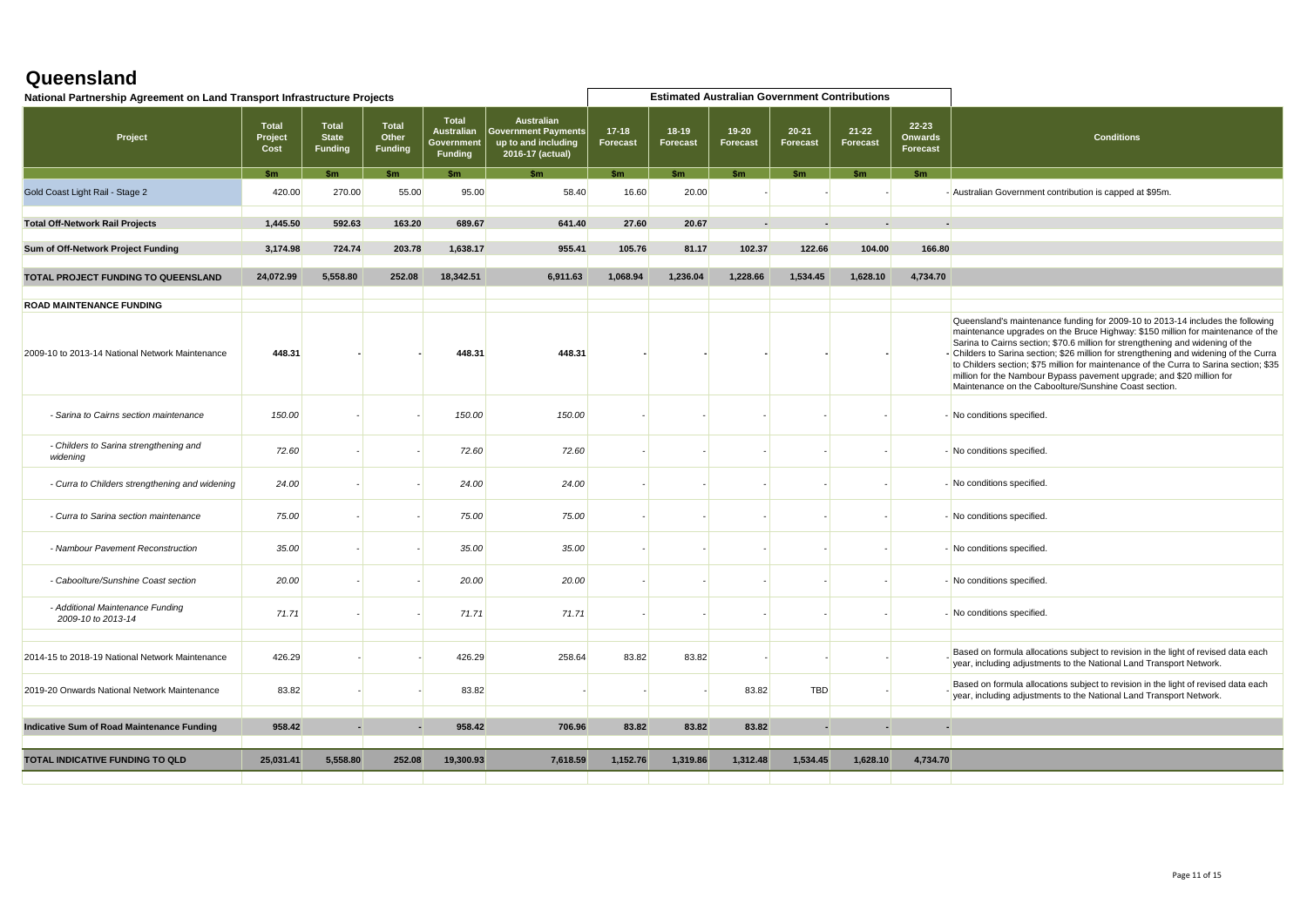| National Partnership Agreement on Land Transport Infrastructure Projects        |                                 |                                         |                                         |                                                            |                                                                                            |                            |                          |                       | <b>Estimated Australian Government Contributions</b> |                          |                                  |                                                                                                                                                                                                                                                                                                                                                                                                                           |
|---------------------------------------------------------------------------------|---------------------------------|-----------------------------------------|-----------------------------------------|------------------------------------------------------------|--------------------------------------------------------------------------------------------|----------------------------|--------------------------|-----------------------|------------------------------------------------------|--------------------------|----------------------------------|---------------------------------------------------------------------------------------------------------------------------------------------------------------------------------------------------------------------------------------------------------------------------------------------------------------------------------------------------------------------------------------------------------------------------|
| Project                                                                         | <b>Total</b><br>Project<br>Cost | Total<br><b>State</b><br><b>Funding</b> | <b>Total</b><br>Other<br><b>Funding</b> | <b>Total</b><br><b>Australian</b><br>Government<br>Funding | <b>Australian</b><br><b>Government Payments</b><br>up to and including<br>2016-17 (actual) | $17-18$<br><b>Forecast</b> | 18-19<br>Forecast        | $19 - 20$<br>Forecast | $20 - 21$<br>Forecast                                | 21-22<br>Forecast        | $22 - 23$<br>Onwards<br>Forecast | <b>Conditions</b>                                                                                                                                                                                                                                                                                                                                                                                                         |
|                                                                                 | \$m                             | <b>Sm</b>                               | <b>Sm</b>                               | \$m                                                        | \$m\$                                                                                      | \$m                        | \$m                      | \$m                   | \$m                                                  | \$m                      | \$m                              |                                                                                                                                                                                                                                                                                                                                                                                                                           |
| Major Project Business Case Fund                                                |                                 |                                         |                                         |                                                            |                                                                                            |                            |                          |                       |                                                      |                          |                                  |                                                                                                                                                                                                                                                                                                                                                                                                                           |
| Toowoomba to Brisbane Passenger Rail Business<br>Case                           | 30.00                           | 15.00                                   |                                         | 15.00                                                      |                                                                                            |                            | 5.00                     | 10.00                 |                                                      |                          |                                  | The Australian Government will contribute up to 50 per cent of the cost of the<br>- business case, capped at \$15 million, subject to Commonwealth representation on<br>a Project Steering Committee.                                                                                                                                                                                                                     |
| Total Major Project Business Case Fund                                          | 30.00                           | 15.00                                   |                                         | 15.00                                                      |                                                                                            |                            | 5.00                     | 10.00                 |                                                      |                          |                                  |                                                                                                                                                                                                                                                                                                                                                                                                                           |
|                                                                                 |                                 |                                         |                                         |                                                            |                                                                                            |                            |                          |                       |                                                      |                          |                                  |                                                                                                                                                                                                                                                                                                                                                                                                                           |
| <b>National Rail Program</b>                                                    |                                 |                                         |                                         |                                                            |                                                                                            |                            |                          |                       |                                                      |                          |                                  |                                                                                                                                                                                                                                                                                                                                                                                                                           |
|                                                                                 |                                 |                                         |                                         |                                                            |                                                                                            |                            |                          |                       |                                                      |                          |                                  |                                                                                                                                                                                                                                                                                                                                                                                                                           |
| Beerburrum to Nambour Rail Upgrade                                              | 780.00                          | 390.00                                  |                                         | 390.00                                                     |                                                                                            |                            | 10.00                    | 40.00                 | 75.00                                                | 75.00                    |                                  | Australian Government will contribute up to 50 per cent, capped at \$390 million,<br>subject to the state working cooperatively with the Australian Government,<br>190.00 including the Infrastructure Project and Financing Agency, to consider the feasibility<br>of alternative financing options. The state work cooperatively in support of the<br>development of the North Coast Connect faster rail business case. |
|                                                                                 |                                 |                                         |                                         |                                                            |                                                                                            |                            |                          |                       |                                                      |                          |                                  |                                                                                                                                                                                                                                                                                                                                                                                                                           |
| <b>Total National Rail Program</b>                                              | 780.00                          | 390.00                                  |                                         | 390.00                                                     |                                                                                            |                            | 10.00                    | 40.00                 | 75.00                                                | 75.00                    | 190.00                           |                                                                                                                                                                                                                                                                                                                                                                                                                           |
| <b>National Smart Managed Motorways</b>                                         |                                 |                                         |                                         |                                                            |                                                                                            |                            |                          |                       |                                                      |                          |                                  |                                                                                                                                                                                                                                                                                                                                                                                                                           |
| Gateway Motorway to Caboolture                                                  | 34.83                           | 17.42                                   |                                         | 17.42                                                      | 17.42                                                                                      |                            |                          |                       |                                                      |                          |                                  | - Australian Government contribution is capped at \$17.4 million.                                                                                                                                                                                                                                                                                                                                                         |
|                                                                                 |                                 |                                         |                                         |                                                            |                                                                                            |                            |                          |                       |                                                      |                          |                                  |                                                                                                                                                                                                                                                                                                                                                                                                                           |
| <b>Black Spot Projects</b>                                                      |                                 |                                         |                                         |                                                            |                                                                                            |                            |                          |                       |                                                      |                          |                                  |                                                                                                                                                                                                                                                                                                                                                                                                                           |
| Programme of Works for Qld                                                      | N/A                             | N/A                                     | N/A                                     | 97.44                                                      | 32.42                                                                                      | 20.73                      | 17.62                    | 14.51                 | 12.18                                                |                          |                                  | The 20-21 allocation has been made on a notional population basis with final<br>amounts to be determined.                                                                                                                                                                                                                                                                                                                 |
|                                                                                 |                                 |                                         |                                         |                                                            |                                                                                            |                            |                          |                       |                                                      |                          |                                  |                                                                                                                                                                                                                                                                                                                                                                                                                           |
| <b>Heavy Vehicles Safety and Productivity Programme</b>                         |                                 |                                         |                                         |                                                            |                                                                                            |                            |                          |                       |                                                      |                          |                                  |                                                                                                                                                                                                                                                                                                                                                                                                                           |
| Programme of Works for Qld                                                      | <b>TBD</b>                      | TBD                                     | <b>TBD</b>                              | 41.74                                                      | 12.14                                                                                      | 14.42                      | 8.11                     | 7.07                  |                                                      |                          |                                  | The figures are based on committed projects under announced rounds. Funding<br>for future rounds has not been allocated or included in these figures.                                                                                                                                                                                                                                                                     |
|                                                                                 |                                 |                                         |                                         |                                                            |                                                                                            |                            |                          |                       |                                                      |                          |                                  |                                                                                                                                                                                                                                                                                                                                                                                                                           |
| <b>Bridges Renewal Programme</b>                                                |                                 |                                         |                                         |                                                            |                                                                                            |                            |                          |                       |                                                      |                          |                                  |                                                                                                                                                                                                                                                                                                                                                                                                                           |
| Programme of Works for Qld                                                      | <b>TBD</b>                      | <b>TBD</b>                              | <b>TBD</b>                              | 117.65                                                     | 41.51                                                                                      | 20.47                      | 23.40                    | 26.09                 | 6.18                                                 |                          |                                  | The figures are based on committed projects under announced rounds. Funding<br>for future rounds has not been allocated or included in these figures.                                                                                                                                                                                                                                                                     |
| Asset Recycling Fund Projects - Infrastructure Growth Package - New Investments |                                 |                                         |                                         |                                                            |                                                                                            |                            |                          |                       |                                                      |                          |                                  |                                                                                                                                                                                                                                                                                                                                                                                                                           |
| <b>Black Spot Projects</b>                                                      | N/A                             | N/A                                     | N/A                                     | 40.59                                                      | 40.59                                                                                      | $\sim$                     | $\overline{\phantom{a}}$ |                       |                                                      | $\overline{\phantom{a}}$ |                                  |                                                                                                                                                                                                                                                                                                                                                                                                                           |
|                                                                                 |                                 |                                         |                                         |                                                            |                                                                                            |                            |                          |                       |                                                      |                          |                                  |                                                                                                                                                                                                                                                                                                                                                                                                                           |
| Roads to Recovery                                                               | N/A                             | N/A                                     | N/A                                     | 71.20                                                      | 71.20                                                                                      | $\sim$                     | $\sim$                   | $\sim$                | $\blacksquare$                                       | $\blacksquare$           |                                  |                                                                                                                                                                                                                                                                                                                                                                                                                           |
|                                                                                 |                                 |                                         |                                         |                                                            |                                                                                            |                            |                          |                       |                                                      |                          |                                  |                                                                                                                                                                                                                                                                                                                                                                                                                           |
| National Highway Upgrade Programme                                              | 61.63                           | 12.33                                   |                                         | 49.30                                                      | 25.70                                                                                      | 15.10                      | 8.50                     | $\overline{a}$        | $\overline{\phantom{0}}$                             | $\overline{\phantom{a}}$ |                                  |                                                                                                                                                                                                                                                                                                                                                                                                                           |
| New England Highway - safety works package                                      | 11.63                           | 2.33                                    |                                         | 9.30                                                       | 0.80                                                                                       | 6.70                       | 1.80                     | $\sim$                | $\overline{\phantom{a}}$                             | $\sim$                   |                                  | The Australian Government will provide 80 per cent of the project cost up to \$9.3<br>- million, subject to the Queensland Government providing 20 per cent of project<br>costs.                                                                                                                                                                                                                                          |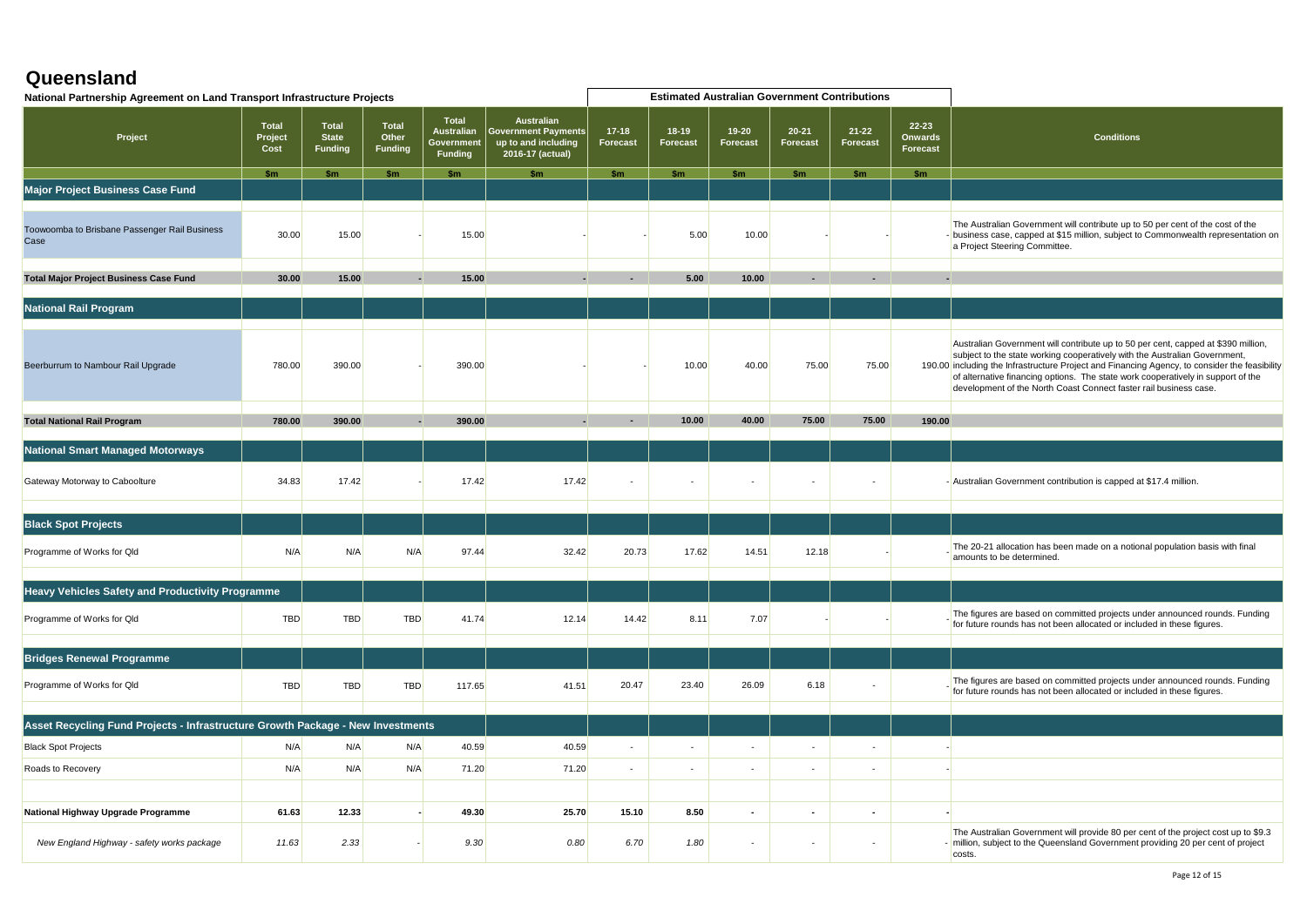| National Partnership Agreement on Land Transport Infrastructure Projects                 |                                 |                                         |                                  |                                                                   |                                                                                            | <b>Estimated Australian Government Contributions</b> |                            |                              |                              |                              |                                     |                                                                                                                                                                                                                                       |
|------------------------------------------------------------------------------------------|---------------------------------|-----------------------------------------|----------------------------------|-------------------------------------------------------------------|--------------------------------------------------------------------------------------------|------------------------------------------------------|----------------------------|------------------------------|------------------------------|------------------------------|-------------------------------------|---------------------------------------------------------------------------------------------------------------------------------------------------------------------------------------------------------------------------------------|
| Project                                                                                  | <b>Total</b><br>Project<br>Cost | Total<br><b>State</b><br><b>Funding</b> | Total<br>Other<br><b>Funding</b> | <b>Total</b><br><b>Australian</b><br>Government<br><b>Funding</b> | <b>Australian</b><br><b>Government Payments</b><br>up to and including<br>2016-17 (actual) | $17 - 18$<br><b>Forecast</b>                         | $18-19$<br><b>Forecast</b> | $19 - 20$<br><b>Forecast</b> | $20 - 21$<br><b>Forecast</b> | $21 - 22$<br><b>Forecast</b> | 22-23<br><b>Onwards</b><br>Forecast | <b>Conditions</b>                                                                                                                                                                                                                     |
|                                                                                          | \$m                             | \$m                                     | \$m\$                            | <b>Sm</b>                                                         |                                                                                            | \$m                                                  | \$m\$                      | \$m                          | \$m                          | \$m                          | \$m                                 |                                                                                                                                                                                                                                       |
| Flinders Highway - Hughenden to Cloncurry<br>pavement widening and strengthening         | 25.00                           | 5.00                                    |                                  | 20.00                                                             | 15.30                                                                                      |                                                      | 4.70                       |                              |                              |                              |                                     | The Australian Government will provide 80 per cent of the project cost up to \$20<br>- million, subject to the Queensland Government providing 20 per cent of project<br>costs.                                                       |
| Landsborough Highway - Morven to Kynuna<br>upgrade                                       | 12.50                           | 2.50                                    |                                  | 10.00                                                             | 4.80                                                                                       | 3.20                                                 | 2.00                       |                              |                              |                              |                                     | The Australian Government will provide 80 per cent of the project cost up to \$10<br>- million, subject to the Queensland Government providing 20 per cent of project<br>costs.                                                       |
| Cunningham Highway - Mutdapilly to Warrill View<br>pavement rehabilitation               | 12.50                           | 2.50                                    |                                  | 10.00                                                             | 4.80                                                                                       | 5.20                                                 |                            |                              |                              |                              |                                     | The Australian Government will provide 80 per cent of the project cost up to \$10<br>- million, subject to the Queensland Government providing 20 per cent of project<br>costs.                                                       |
|                                                                                          |                                 |                                         |                                  |                                                                   |                                                                                            |                                                      |                            |                              |                              |                              |                                     |                                                                                                                                                                                                                                       |
| Toowoomba Second Range Crossing                                                          | 585.00                          |                                         |                                  | 585.00                                                            | 352.00                                                                                     | 233.00                                               |                            |                              |                              |                              |                                     | The Australian Government will provide 80% construction costs up to \$1,137<br>- million subject to Queensland providing 20%. Please also refer to Toowoomba<br>Second Range Crossing project details under the Investment Programme. |
| <b>Total Asset Recycling Fund Projects</b>                                               | 646.63                          | 12.33                                   |                                  | 746.09                                                            | 489.49                                                                                     | 248.10                                               | 8.50                       |                              |                              |                              |                                     |                                                                                                                                                                                                                                       |
| Northern Australia Beef Roads Programme                                                  |                                 |                                         |                                  |                                                                   |                                                                                            |                                                      |                            |                              |                              |                              |                                     |                                                                                                                                                                                                                                       |
|                                                                                          |                                 |                                         |                                  |                                                                   |                                                                                            |                                                      |                            |                              |                              |                              |                                     |                                                                                                                                                                                                                                       |
| Rockhampton Road Network - Road Train Access                                             | 30.00                           | 10.00                                   |                                  | 20.00                                                             |                                                                                            |                                                      | 10.00                      | 10.00                        |                              |                              |                                     | The Australian Government will provide 66.67% project costs capped up to a<br>- contribution of \$20.00 million subject to Queensland providing 33.33% of project<br>costs.                                                           |
| Richmond - Croydon Road - Richmond - Progressive<br>Sealing - Package One                | 4.00                            | 0.80                                    |                                  | 3.20                                                              |                                                                                            | ٠                                                    | $\sim$                     | 3.20                         |                              |                              |                                     | The Australian Government will provide 80% project costs capped up to a<br>contribution of \$3.20 million subject to Queensland providing 20% of project costs.                                                                       |
| Richmond - Croydon Road - Progressive Sealing -<br>Package Two                           | 1.20                            | 0.24                                    |                                  | 0.96                                                              |                                                                                            | ٠                                                    | 0.96                       | $\sim$                       |                              |                              |                                     | The Australian Government will provide 80% project costs capped up to a<br>contribution of \$0.96 million subject to Queensland providing 20% of project costs.                                                                       |
| Clermont - Alpha Road - Progressive Sealing -<br>Package One                             | 2.50                            | 0.50                                    |                                  | 2.00                                                              |                                                                                            | 1.30                                                 | 0.70                       | $\sim$                       |                              |                              |                                     | The Australian Government will provide 80% project costs capped up to a<br>contribution of \$2.00 million subject to Queensland providing 20% of project costs.                                                                       |
| Clermont - Alpha Road - Progressive Sealing -<br>Package Two                             | 5.01                            | 1.00                                    |                                  | 4.01                                                              |                                                                                            | 0.25                                                 | 3.76                       | $\sim$                       |                              |                              |                                     | The Australian Government will provide 80% project costs capped up to a<br>contribution of \$4.01 million subject to Queensland providing 20% of project costs.                                                                       |
| Clermont - Alpha Road - Progressive Sealing -<br>Package Three                           | 1.20                            | 0.24                                    |                                  | 0.96                                                              |                                                                                            | 0.16                                                 | 0.80                       | $\sim$                       |                              |                              |                                     | The Australian Government will provide 80% project costs capped up to a<br>contribution of \$0.96 million subject to Queensland providing 20% of project costs.                                                                       |
| Richmond - Winton Road - Progressive Sealing -<br>Package One                            | 3.71                            | 0.74                                    |                                  | 2.97                                                              |                                                                                            | 0.20                                                 | 2.77                       | $\sim$                       |                              |                              |                                     | The Australian Government will provide 80% project costs capped up to a<br>contribution of \$2.97 million subject to Queensland providing 20% of project costs.                                                                       |
| Richmond - Winton Road - Progressive Sealing -<br>Package Two                            | 0.99                            | 0.19                                    |                                  | 0.80                                                              |                                                                                            | 0.10                                                 | 0.70                       | $\sim$                       |                              |                              |                                     | The Australian Government will provide 80% project costs capped up to a<br>contribution of \$0.80 million subject to Queensland providing 20% of project costs.                                                                       |
| Ootann Road - Almaden to Kennedy Hwy -<br>Gunnawarra - Progressive Sealing - Package One | 0.83                            | 0.17                                    |                                  | 0.66                                                              |                                                                                            | $\sim$                                               | 0.66                       | $\sim$                       |                              |                              |                                     | The Australian Government will provide 80% project costs capped up to a<br>contribution of \$0.66 million subject to Queensland providing 20% of project costs.                                                                       |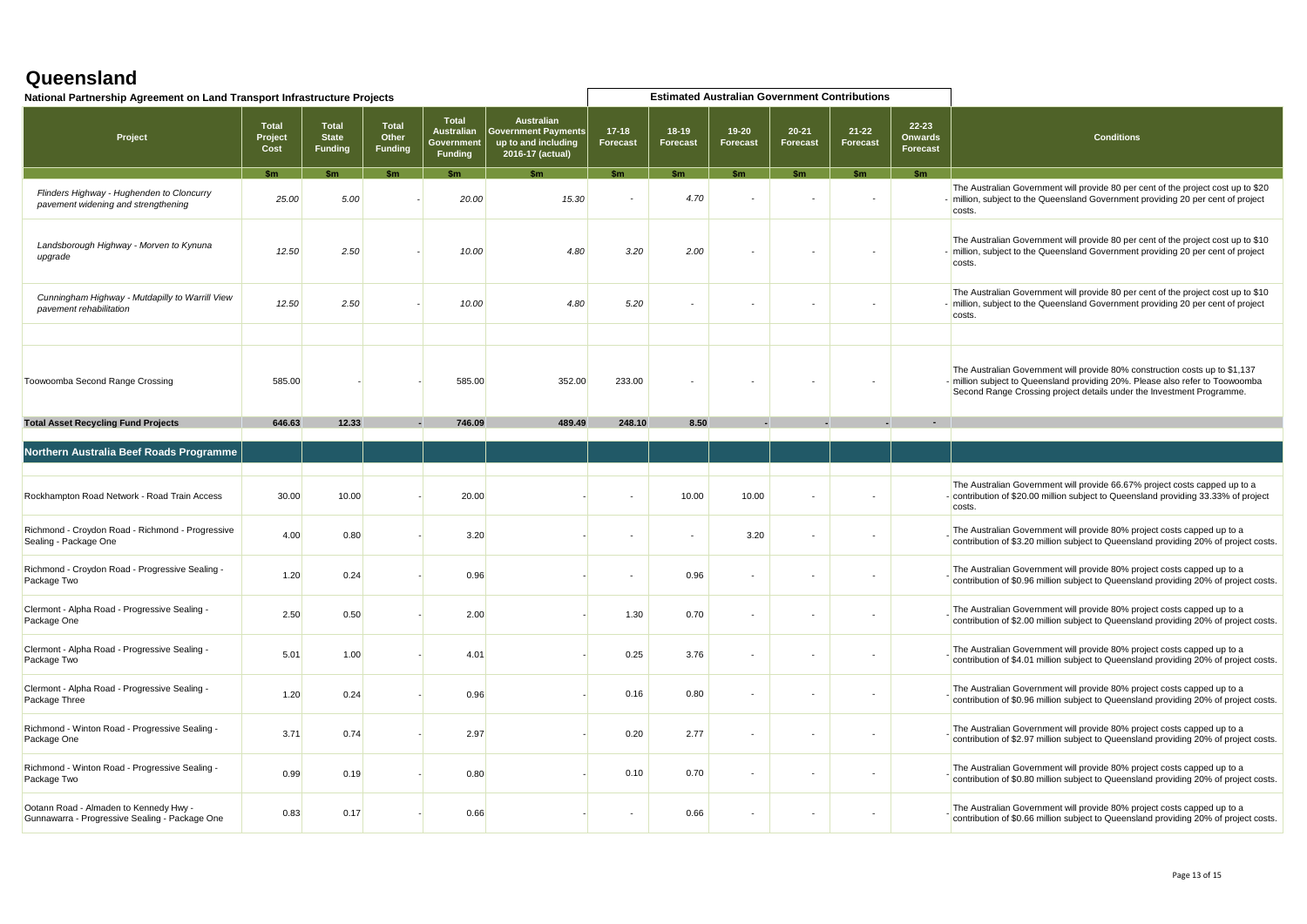| National Partnership Agreement on Land Transport Infrastructure Projects                                                    |                                 |                                                |                           | <b>Estimated Australian Government Contributions</b>              |                                                                                            |                     |                          |                       |                              |                          |                                     |                                                                                                                                                                                                                                                   |
|-----------------------------------------------------------------------------------------------------------------------------|---------------------------------|------------------------------------------------|---------------------------|-------------------------------------------------------------------|--------------------------------------------------------------------------------------------|---------------------|--------------------------|-----------------------|------------------------------|--------------------------|-------------------------------------|---------------------------------------------------------------------------------------------------------------------------------------------------------------------------------------------------------------------------------------------------|
| Project                                                                                                                     | <b>Total</b><br>Project<br>Cost | <b>Total</b><br><b>State</b><br><b>Funding</b> | Total<br>Other<br>Funding | <b>Total</b><br><b>Australian</b><br>Government<br><b>Funding</b> | <b>Australian</b><br><b>Government Payments</b><br>up to and including<br>2016-17 (actual) | $17-18$<br>Forecast | 18-19<br><b>Forecast</b> | $19 - 20$<br>Forecast | $20 - 21$<br><b>Forecast</b> | $21 - 22$<br>Forecast    | 22-23<br><b>Onwards</b><br>Forecast | <b>Conditions</b>                                                                                                                                                                                                                                 |
|                                                                                                                             | <b>Sm</b>                       | \$m                                            | \$m                       | \$m                                                               | \$m                                                                                        | $\mathsf{sm}$       | \$m\$                    | $\mathsf{sm}$         | \$m                          | $\mathsf{sm}$            | <b>Sm</b>                           |                                                                                                                                                                                                                                                   |
| Ootann Road - Almaden to Kennedy Hwy -<br>Gunnawarra - Progressive Sealing - Package Two                                    | 5.12                            | 0.51                                           | 0.51                      | 4.10                                                              |                                                                                            |                     | 4.10                     |                       |                              |                          |                                     | The Australian Government will provide 80% project costs capped up to a<br>contribution of \$4.10 million. The remaining 20% is made up of Queensland<br>\$510,000, Tablelands Regional Council \$380,000 and Mareeba Shire Council<br>\$130,000. |
| Burke Developmental Road - Chillagoe to Almaden -<br>Progressive Sealing - Package One                                      | 5.39                            | 1.08                                           |                           | 4.31                                                              |                                                                                            | 0.24                | 4.07                     | $\sim$                |                              |                          |                                     | The Australian Government will provide 80% project costs capped up to a<br>contribution of \$4.31 million subject to Queensland providing 20% of project costs.                                                                                   |
| Burke Developmental Road - Chillagoe to Almaden -<br>Progressive Sealing - Package Two                                      | 2.07                            | 0.41                                           |                           | 1.66                                                              |                                                                                            | 0.10                | 1.56                     | $\blacksquare$        |                              |                          |                                     | The Australian Government will provide 80% project costs capped up to a<br>contribution of \$1.66 million subject to Queensland providing 20% of project costs.                                                                                   |
| Gregory Developmental Road - South of Charter<br>Towers - Widening                                                          | 5.79                            | 1.16                                           |                           | 4.63                                                              |                                                                                            | $\mathbf{r}$        | 3.70                     | 0.93                  |                              |                          |                                     | The Australian Government will provide 80% project costs capped up to a<br>contribution of \$4.63 million subject to Queensland providing 20% of project costs                                                                                    |
| Diamantina Developmental Road (Boulia - Dajarra)<br>Rehabilitation and Widening                                             | 5.03                            | 1.00                                           |                           | 4.03                                                              |                                                                                            | 0.81                | 3.22                     |                       |                              |                          |                                     | The Australian Government will provide 80% project costs capped up to a<br>contribution of \$4.03 million subject to Queensland providing 20% of project costs.                                                                                   |
| Cloncurry - Dajarra Road - Progressive Sealing                                                                              | 3.22                            | 0.64                                           |                           | 2.58                                                              |                                                                                            | 1.29                | 1.29                     | $\sim$                |                              |                          |                                     | The Australian Government will provide 80% project costs capped up to a<br>contribution of \$2.58 million subject to Queensland providing 20% of project costs.                                                                                   |
|                                                                                                                             | 76.06                           | 18.68                                          | 0.51                      | 56.87                                                             |                                                                                            | 4.45                | 38.29                    | 14.13                 |                              |                          |                                     |                                                                                                                                                                                                                                                   |
| <b>Total Northern Australia Beef Roads</b>                                                                                  |                                 |                                                |                           |                                                                   |                                                                                            |                     |                          |                       |                              |                          |                                     |                                                                                                                                                                                                                                                   |
| Northern Australia Roads Programme                                                                                          |                                 |                                                |                           |                                                                   |                                                                                            |                     |                          |                       |                              |                          |                                     |                                                                                                                                                                                                                                                   |
|                                                                                                                             |                                 |                                                |                           |                                                                   |                                                                                            |                     |                          |                       |                              |                          |                                     |                                                                                                                                                                                                                                                   |
| Flinders Highway (Townsville - Torrens Creek)<br>Pavement Strengthening and Rehabilitation (Package<br>$\vert$ 1)           | 17.00                           | 3.40                                           |                           | 13.60                                                             | 1.40                                                                                       | 2.00                | 8.80                     | 1.40                  |                              |                          |                                     | The Australian Government will provide 80% project costs capped up to a<br>- contribution of \$13.60 million subject to Queensland providing 20% of project<br>costs.                                                                             |
| Flinders Highway (Charters Towers - Richmond)<br>Culvert upgrades (Package 1)                                               | 25.00                           | 5.00                                           |                           | 20.00                                                             | 3.64                                                                                       | 8.93                | 7.43                     | $\sim$                |                              | $\overline{\phantom{a}}$ |                                     | The Australian Government will provide 80% project costs capped up to a<br>- contribution of \$20.00 million subject to Queensland providing 20% of project<br>costs                                                                              |
| Barkly Highway (Cloncurry - Mount Isa) Intersection<br>Upgrades in the Mount Isa Urban Area                                 | 6.20                            | 1.24                                           |                           | 4.96                                                              |                                                                                            | 0.34                | 3.20                     | 1.42                  |                              |                          |                                     | The Australian Government will provide 80% project costs capped up to a<br>contribution of \$4.96 million subject to Queensland providing 20% of project costs.                                                                                   |
| Capricorn Highway (Rockhampton - Duaringa)<br>Rockhampton to Gracemere Duplication                                          | 74.99                           | 15.00                                          |                           | 59.99                                                             |                                                                                            | 5.00                | 4.09                     | 27.20                 | 23.70                        |                          |                                     | The Australian Government will provide 80% project costs capped up to a<br>- contribution of \$59.99 million subject to Queensland providing 20% of project<br>costs.                                                                             |
| Kennedy Developmental Road (Mount Garnet - The<br>Lynd) Pavement Widening                                                   | 3.32                            | 0.66                                           |                           | 2.66                                                              | 0.81                                                                                       | 1.85                | $\blacksquare$           | $\blacksquare$        |                              |                          |                                     | The Australian Government will provide 80% project costs capped up to a<br>contribution of \$2.66 million subject to Queensland providing 20% of project costs.                                                                                   |
| Kennedy Developmental Road (The Lynd -<br>Hughenden) Progressive Sealing                                                    | 50.00                           | 10.00                                          |                           | 40.00                                                             | 6.15                                                                                       | 8.00                | 13.00                    | 12.85                 |                              | $\sim$                   |                                     | The Australian Government will provide 80% project costs capped up to a<br>- contribution of \$40.00 million subject to Queensland providing 20% of project<br>costs.                                                                             |
| Bowen Developmental Road - Stage Development                                                                                | 28.75                           |                                                | 5.75                      | 23.00                                                             |                                                                                            | $\sim$              | 3.20                     | 12.70                 | 7.10                         |                          |                                     | The Australian Government will provide 80% project costs capped up to a<br>- contribution of \$23.00 million subject to Queensland providing 20% of project<br>costs.                                                                             |
| Landsborough Highway (Longreach - Winton) -<br>Pavement Widening and Strengthening (Package 1)                              | 24.98                           | 4.99                                           |                           | 19.99                                                             |                                                                                            | 1.68                | 5.66                     | 12.65                 |                              |                          |                                     | The Australian Government will provide 80% project costs capped up to a<br>- contribution of \$19.99 million subject to Queensland providing 20% of project<br>costs.                                                                             |
| Peak Downs Highway (Clermont - Nebo) Logan<br>Creek to Nine Mile Creek - Pavement Widening and<br>Strengthening (Package 1) | 35.00                           | 7.00                                           |                           | 28.00                                                             |                                                                                            | $\mathbf{r}$        | 3.20                     | 16.00                 | 8.80                         |                          |                                     | The Australian Government will provide 80% project costs capped up to a<br>- contribution of \$28.00 million subject to Queensland providing 20% of project<br>costs.                                                                             |